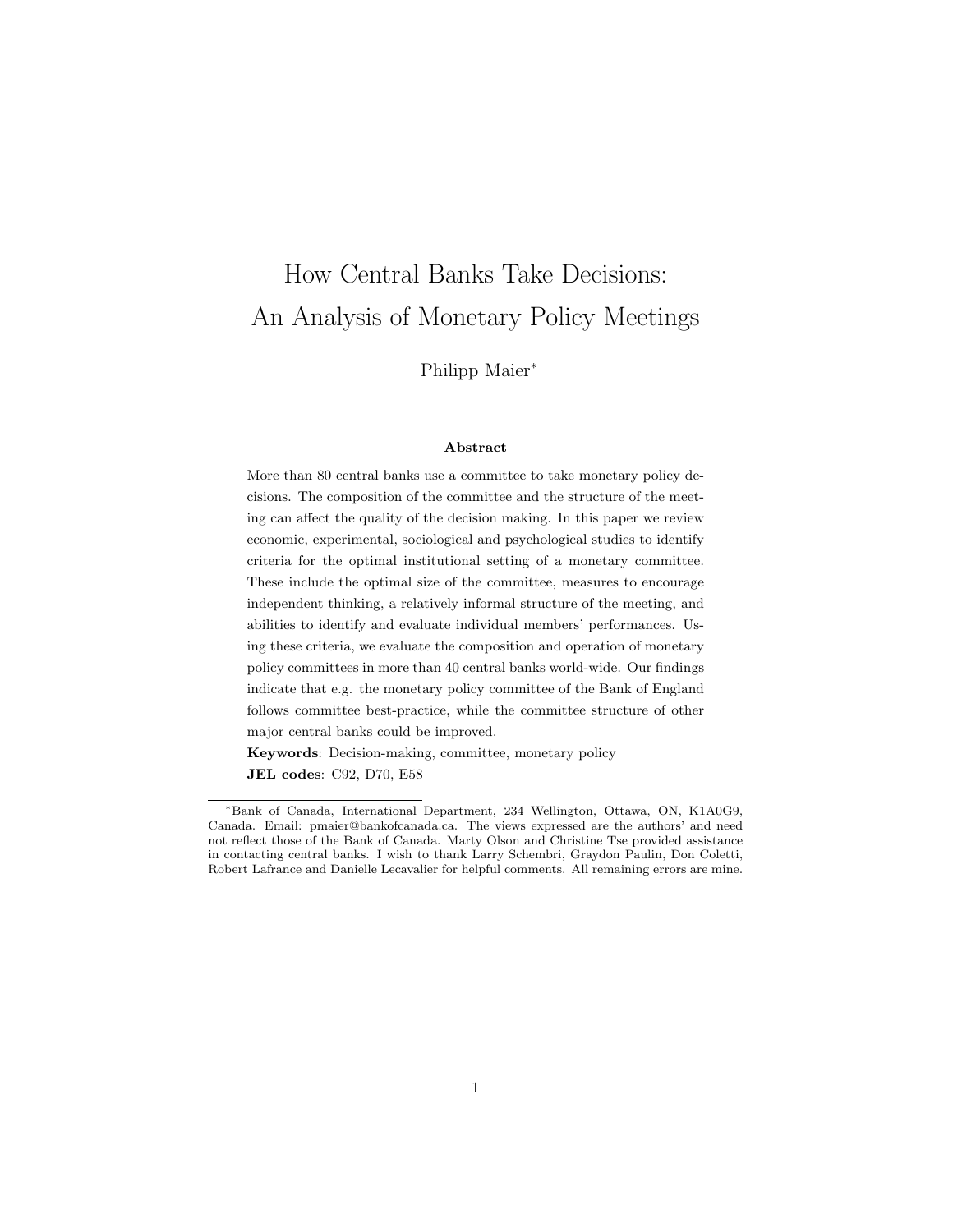# 1 Introduction

In recent decades, central banks have undergone substantial transformations. One of the elements of the 'quiet revolution' (Blinder 2004) in central banking has been a change in the way monetary policy decisions are taken: the 'dictatorial central bank governor' of the past has increasingly been replaced by committees taking monetary policy decisions. Today more than 80 central banks take monetary policy decisions in a committee, and no country has ever replaced a monetary committee by a single decision-maker (Mahadeva and Sterne, 2000). Committee decision-making in central banks mimics a trend set elsewhere: juries, not individual jurors, must decide guilt or innocence; parliament, not individual lawmakers, must decide upon bills; and medical operations of members of the Royal family or Presidents are typically not carried out by a single doctor, but by a team.

We view the structure of the monetary policy committee as an important part of the overall institutional framework of the central bank. The structure and composition of a committee can affect the outcome of the meeting and, possibly, the quality of decisions. Improvements to the decision-making process can have similar effects as making a central bank more transparent, as both can make monetary policy more predictable. Consequently, following best-practices in setting a framework for monetary policy decisions can result in an environment where inflation expectations are better anchored or anchored at lower levels.[1](#page-1-0) Against this backdrop, we review empirical and experimental studies in the fields of economics, psychology and sociology to identify recommendations for setting up a committee 'optimally'. Our focus lies on issues relevant for monetary policymaking in central banks, but clearly this discussion applies for other types of committees as well. This complements the work of Fujiki (2005), who provides a selective review of theoretical models, and the studies by Sibert (2006) and Vandenbussche (2006). In addition, we provide detailed data on the setup of monetary committees in central banks.<sup>[2](#page-1-1)</sup> Using these criteria we then analyse the institutional setup of monetary policy committees in various central banks in the world.

To preview the conclusions, we find that some central banks have taken measures to potentially increase the effectiveness of their monetary committees. A vast majority of central banks, however, could probably improve their commit-

<span id="page-1-0"></span><sup>&</sup>lt;sup>1</sup>Chortareas et al. (2001) find that higher transparency is correlated with lower inflation.

<span id="page-1-1"></span><sup>2</sup>This extends the work of Mahadeva and Sterne (2000) and Wyplosz et al. (2003).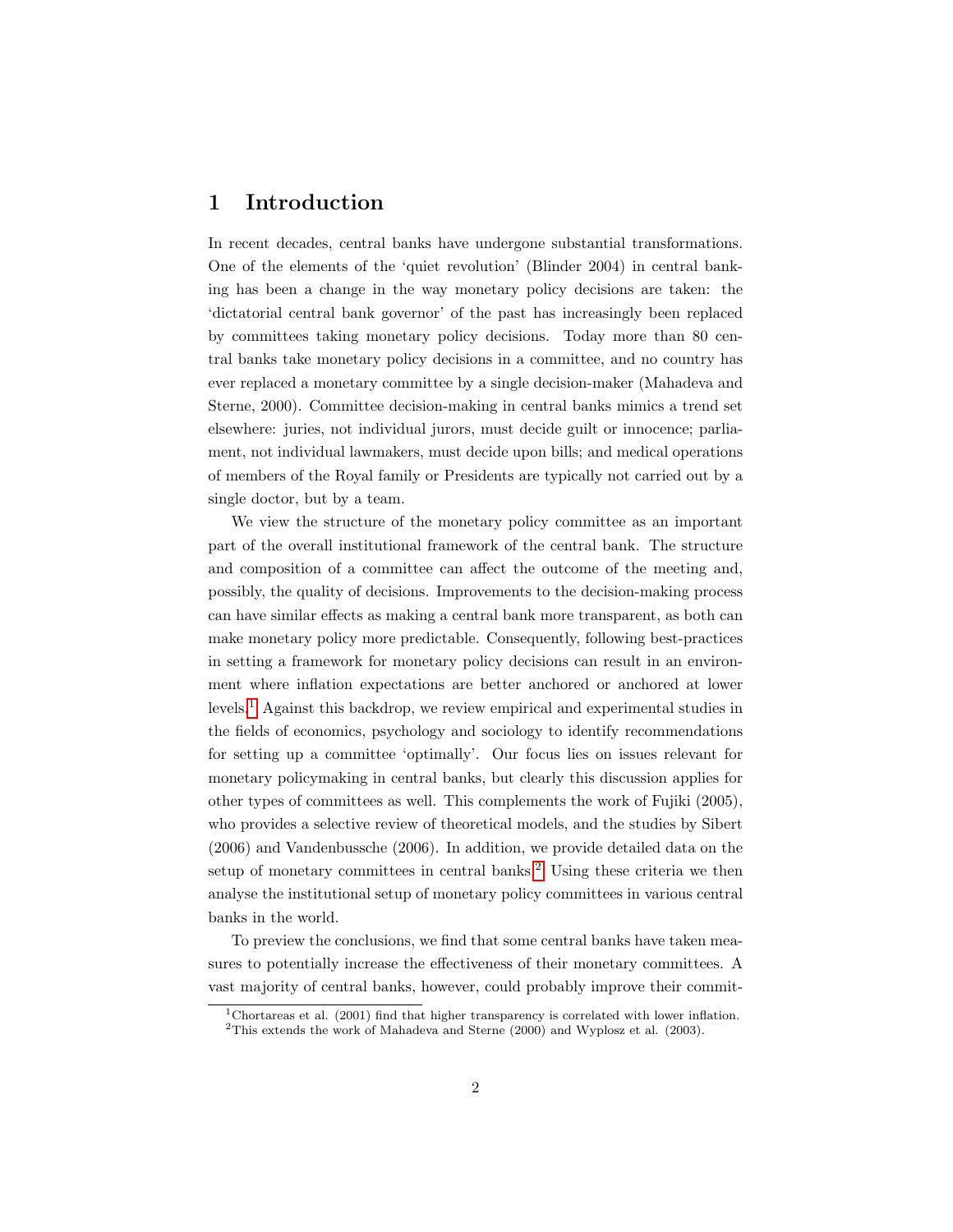tee framework, by e.g. making it possible to identify and evaluate individual contributions to counter free-riding on information provided by others.

We proceed as follows. In the next section we outline the main benefits and 'costs' of taking monetary decisions by committee. We identify a number of criteria for 'good' committees, and use them to evaluate real-life monetary committees in section [3.](#page-14-0) The final section summarises our main conclusions.

# 2 The impact of committees on decision-making

Consider a central bank with a clear target and instruments suitable to achieve the target. Also, the central bank is independent in its use of instruments, i.e. effectively shielded from outside pressure.[3](#page-2-0) As it is impossible to foresee all contingencies, the central bank retains a degree of discretion (otherwise monetary policy could be set by a computer). The central bank's success will depend on the quality of its decisions. And if these decisions are taken by a committee, the structure of the committee will matter.

My experience as a member of the FOMC left me with a strong feeling that the theoretical fiction that monetary policy is made by a single individual ... misses something important. In my view, monetary theorists should start paying attention to the nature of decision making by committee...' (Blinder, 1998, p. 22).

We define the monetary policy committee as the body taking monetary decisions.[4](#page-2-1) Ideally, we can think of the monetary policy committee as a group of people sharing information and taking a decision together, on the basis of the information reviewed (and revealed).

Assume that all committee members genuinely want the committee to take good decisions, i.e. to take socially optimal decisions. However, the committee operates in a uncertain environment, as e.g. the state of nature or the state of the economy is not readily observable. Hence, committee members need to gather, share and discuss information, on which the group decision will be based. Figure [1](#page-3-0) shows how a group decision is taken. On the right we show how at each of these

<span id="page-2-0"></span><sup>3</sup> In the words of Goodfriend (2005) assume that an 'overarching guideance' exists that supplements formal central bank independence and that enables the central bank to use its monetary policy power efficiently to stabilize the economy.

<span id="page-2-1"></span><sup>&</sup>lt;sup>4</sup>When referring to the body taking monetary policy decisions we use the terms 'monetary (policy) committee', 'committee' or 'group' interchangeably. The discussion will primarily focus on the monetary policy aspect, as this is the most visible aspect of central banking.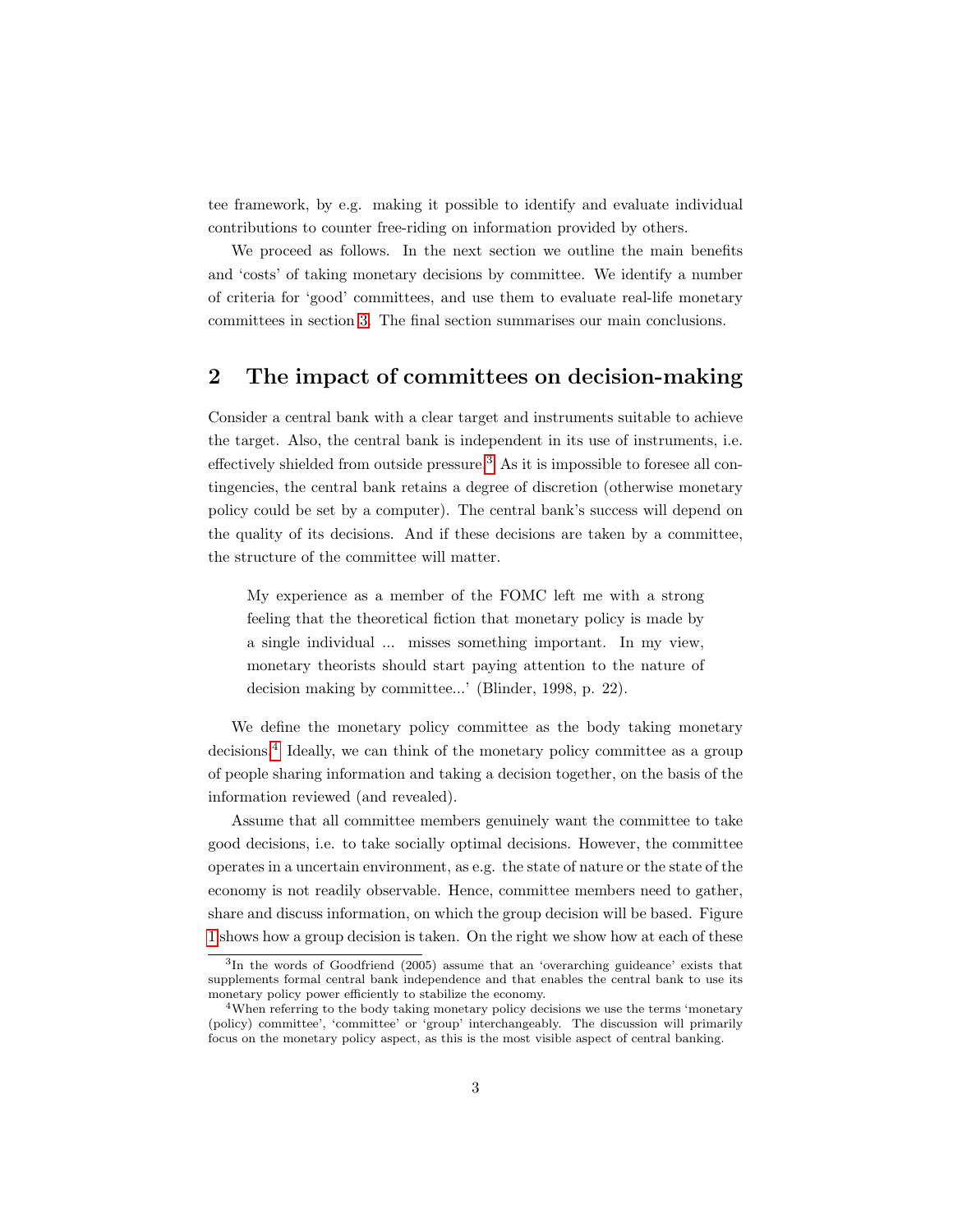

<span id="page-3-0"></span>Figure 1: Decision making and potential pitfalls

stages group processes might interfere in the decision-making process. Examples of such processes include adoption of extreme preferences (polarization), the need to achieve consensus, or free-riding on information provided by others (Kerr, MacCoun and Kramer 1996). The structure of the committee can either facilitate taking good decisions, e.g. by providing incentives to be well-prepared – or induce frictions, because e.g. the committee is too large to allow for a genuine exchange of views.

To expose the main elements of group decision-making more clearly, we abstract from strategic considerations or analysing the merits of different decision rules.[5](#page-3-1) This allows us to focus on our main objective, namely analysing how individuals behave when taking a decision together.

### 2.1 The benefits of committee decision-making

The virtues of committees can be summarised as follows: first, if every member of a committee exerts effort to become informed, committees can gather more information than individual decision-makers. Better information can lead to

<span id="page-3-1"></span> ${}^{5}$ An extensive overview is given in Mueller (2003).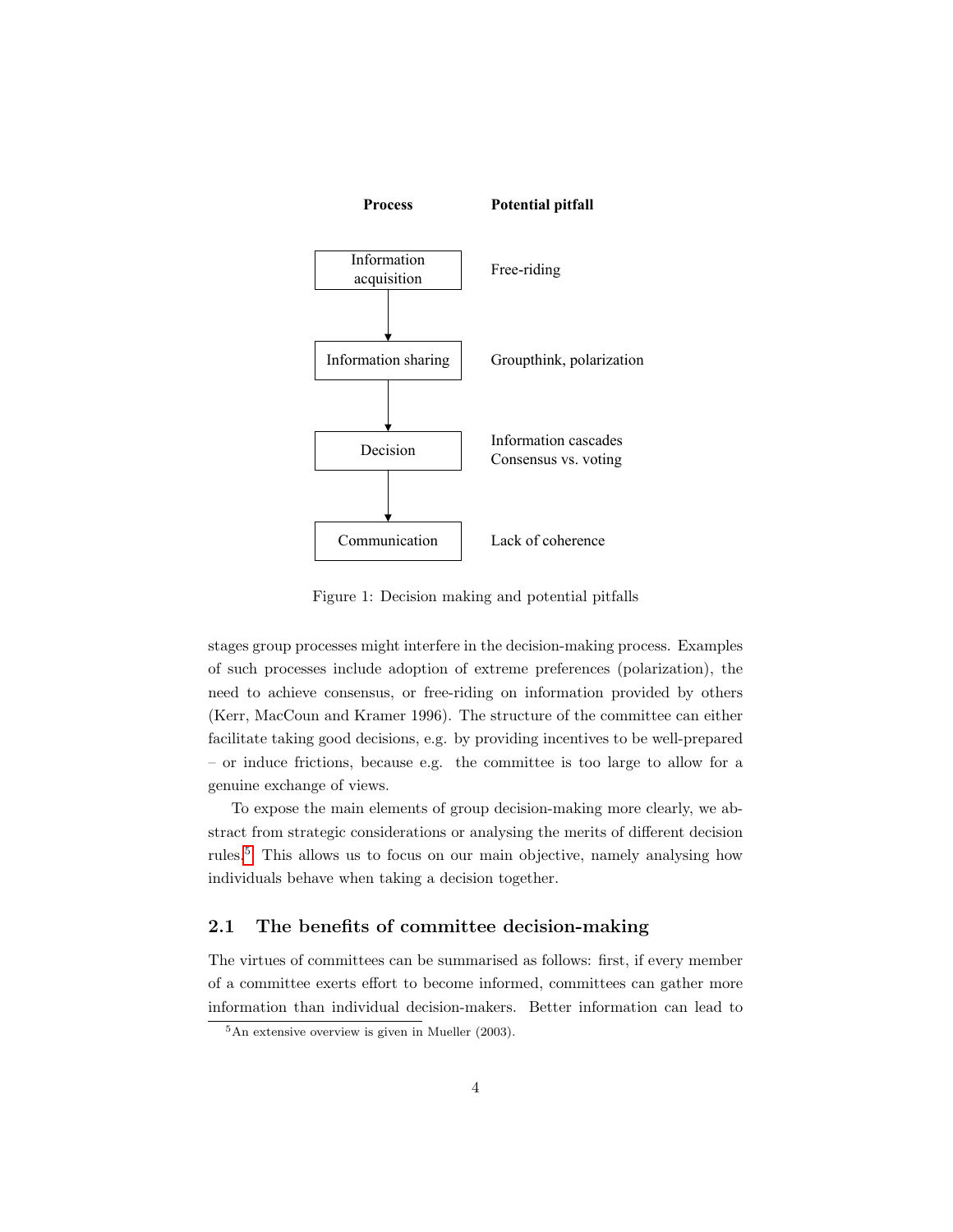better decisions. Second, even if all committee members have identical information, they need not reach the same (individual) conclusion. This is because committee members typically have different skills, different backgrounds and preferences, different abilities to process data and to extract useful information. Third, if information may contain errors, a committee can pool signals and reduce uncertainty. Fourth, committees provide an 'insurance' against extreme preferences.

Information gathering Committee members can possess different information sets. Central bankers might e.g. have links to key sectors in the business community (Goodfriend 2005) or to international fora, from which they gain private information. This holds in particular if banks have regional branches. Also, within a central bank, committee members might have different functions, e.g. one being in charge of (domestic) research, one in charge of financial supervision etc. Group discussion enables participants to share information, such that the committee as a whole can access a larger pool of information than any one person acting alone (Shaw 1981).

Information processing Individuals differ in terms of their ability to process information. Homo economicus is an efficient calculating machine, homo sapiens is not (Blinder 2006). Diverse groups can outperform individuals or homogeneous groups in solving problems (Hong and Page 2004).<sup>[6](#page-4-0)</sup> Surowiecki (2004) provides an example of a weight-judging competition, where members of a crowd placed wagers on the weight of an ox. The average guess of 787 contestants was 1,197 pounds. Impossible as such a guess might seem, the crowd was essentially correct: the actual weight of the ox was 1,198 pounds. Blinder and Morgan (2005) and Lombardelli et al. (2002) show that groups outperform individuals in an experiment designed to mimic monetary policy when the state of the economy is uncertain.

Applied to monetary committees, variations in information-processing skills can result, for example, from employing different economic models to evaluate the state of the economy, or from different methods for making forecasts (Gerlach-Kristen 2006). Pooling knowledge leads to better forecasts and potentially better decisions.

<span id="page-4-0"></span> $6$ Odean (1998) cautions on the value of 'expert knowledge' when experts are individuals. He reports that physicians, nurses, lawyers, engineers, entrepreneurs, and investment bankers typically overestimate their own knowledge. However, the *average* prediction of experts – i.e. if their knowledge is pooled together – is likely to be correct (Surowiecki 2004).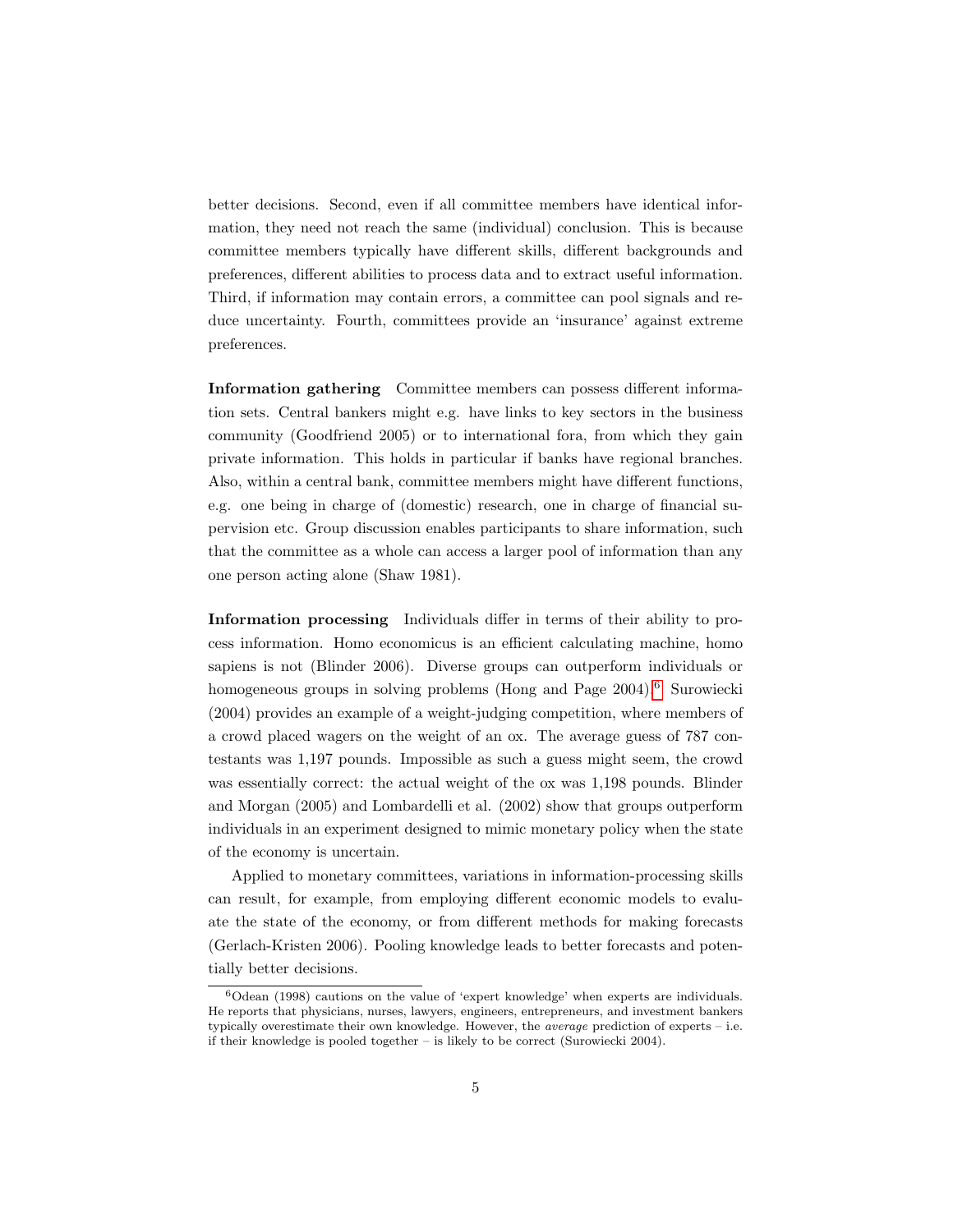Removing noise from signals Consider the following stylised setting (Sibert  $2006$ : A committee of *n* members has to take a binary decision. Prior to the meeting, every committee members receives a private signal about which alternative is best. Suppose that by assumption the private signals are uncorrelated, informative, but 'noisy' – i.e. although the signals are on average more likely to be correct than incorrect, there is a certain probability that the signal is wrong. Assuming that all members vote according to the signal they receive, and that decisions are taken by simple majority, the probability that the correct alternative is chosen goes to one, as the committee size increases. This result is the famous Condorcet jury theorem (1785): If decisions are taken by majority, the committee is more likely to pick the best option than any of its members (i.e. a committee is more than just the sum of its parts). Lastly, in an experimental study, Kocher and Sutter (2005) show that groups are not smarter decision makers *per se*, but that they learn faster than individuals.

Insurance Much as a careful investor would not put all his eggs in one basket, having policy set by a group rather than by a single central banker keeps policy from going to extremes (Waller 2000). Hence, committees can provide an 'insurance' against strong individual preferences. Also, letting a committee decide – as opposed to having a single monetary decision maker – provides a certain 'protection' for the Governor (and all other committee members), who otherwise might be subject to substantial personal pressure (Goodhart 2000). This 'protection' helps to promote independence and facilitates frank discussion of opinions.

Implications An important implication of the first two elements is that to reap the full benefits of committee decision-making, its members should be heterogeneous. An optimal committee consists of people that share information to jointly maximise the information available to the group.

Some qualifications apply: first, information gathering and information processing is assumed to be costless (and effortless). Hence, the optimal committee would be infinitively large. As we show below, once we allow for costs associated with information gathering, there is likely to be an 'upper limit' for the optimal committee size.

Second, the insurance argument assumes that individual preferences are stable, and that group membership does not introduce biases in judgment. This, however, is not the reality. The next section shows that there are powerful rea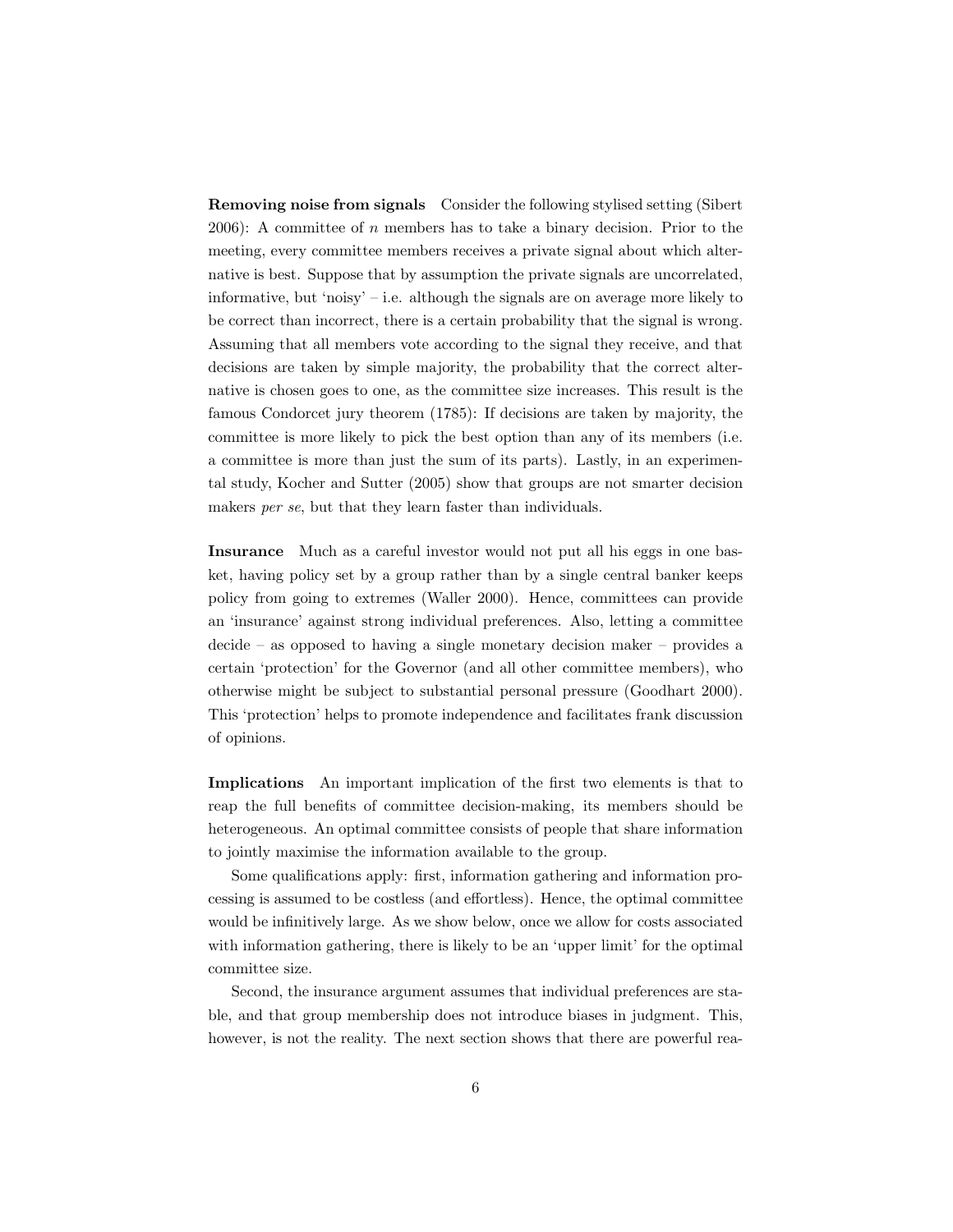sons to believe that committee membership may affect individual preferences or judgment.

#### 2.2 The costs of committee decision-making

#### 1 Large committees do not work

Output of real world committees is not always as good as one might expect, given the capabilities of the individuals who comprise them. This holds in particular for large committees. The key difference between individual and group decision making is the exchange of information. However, information exchange in group decision making is often done poorly (Stasser 1992). For instance, when information acquisition is costly, group members have incentives to free-ride. An appropriate committee structure, however, may alleviate these issues.

Free-riding Free-riding or shirking refers to behaviour where individuals do not exert their full effort in contributing to the group's performance. Shirking can most easily be measured in simple additive tasks, such as pulling a rope.[7](#page-6-0) Assuming that there are no co-ordination problems and that individuals' effort does not depend on the size of the group, group output should rise linearly as additional group members are added. However, if individuals tend to shirk when they are part of a group (and more so the larger the group), then group performance will be a concave function of the number of members. A vast number of studies have found evidence for shirking across a range of additive tasks such as clapping and shouting (Sibert 2006).

In a committee context, shirking exists because revealed information becomes a public good. Suppose the correct decision depends on the (unobservable) state of the economy. A member observes a signal if he expends effort (the signal is a random draw from a normal distribution with known variance). There is no conflict over objectives, but information is a public good, which is costly to obtain (such 'costs' can include reading briefing material distributed prior to the meeting). Hence, each member would prefer to become informed rather than have the committee be completely uninformed; however, each member's most preferred option is for the other members to expend effort becoming

<span id="page-6-0"></span><sup>7</sup>An additive task is one wherein the group's performance is the sum of individual performances. A disjunctive task is one wherein the committee's performance depends on its most competent member (e.g. problem-solving).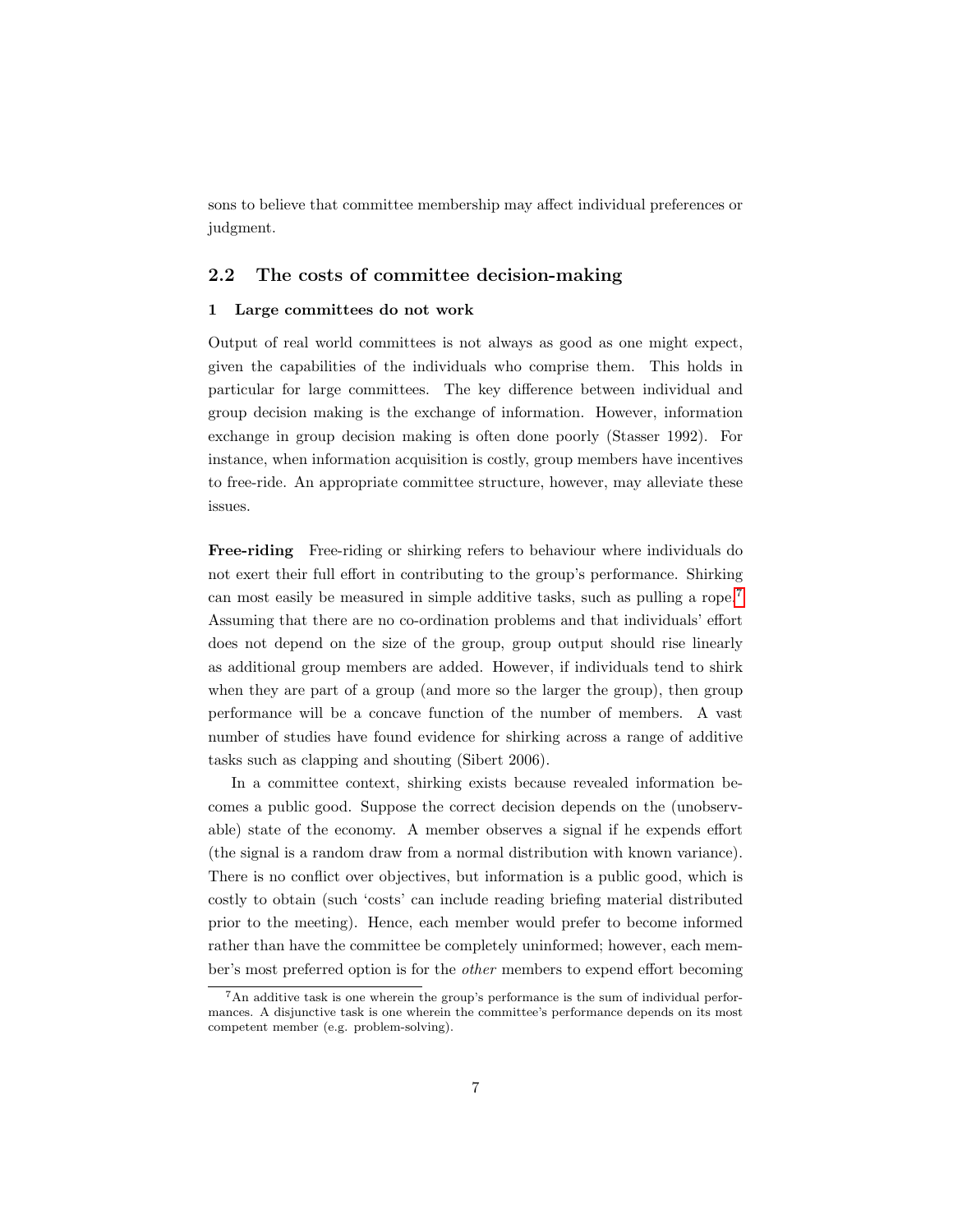

<span id="page-7-0"></span>Figure 2: Optimal committee size

informed, while he free rides (Sibert 2005).

Shirking becomes more important as committee size increases: the larger the group, the less noticeable it is if one member does not sufficiently participate in the decision-making or if he is poorly informed. Hence, if the size of the committee increases, the (marginal) costs arising from shirking increase. At the same time, the additional benefits from more people being able to process information are getting smaller, the larger the committee (see graph [2\)](#page-7-0).

There are two ways of dealing with shirking.

- Limiting the size of the committee.
- Creating incentives to discourage shirking.

Shirking is reduced when individual contributions can be identified and evaluated. For instance, relay team swimmers swim laps faster when individual times were made public, but slower when they were not (Williams, Nida, Baca and Latan´e 1989). Similar results are found for brainstorming tasks (Harkins and Jackson 1985). Croson and Marks (1998) experimentally examine how information affects behaviour. All group members can contribute towards a public good, but participants receive varying amounts of information about contributions made by others (the public good can be compared to information in a committee context). Revealing anonymous information about other contributions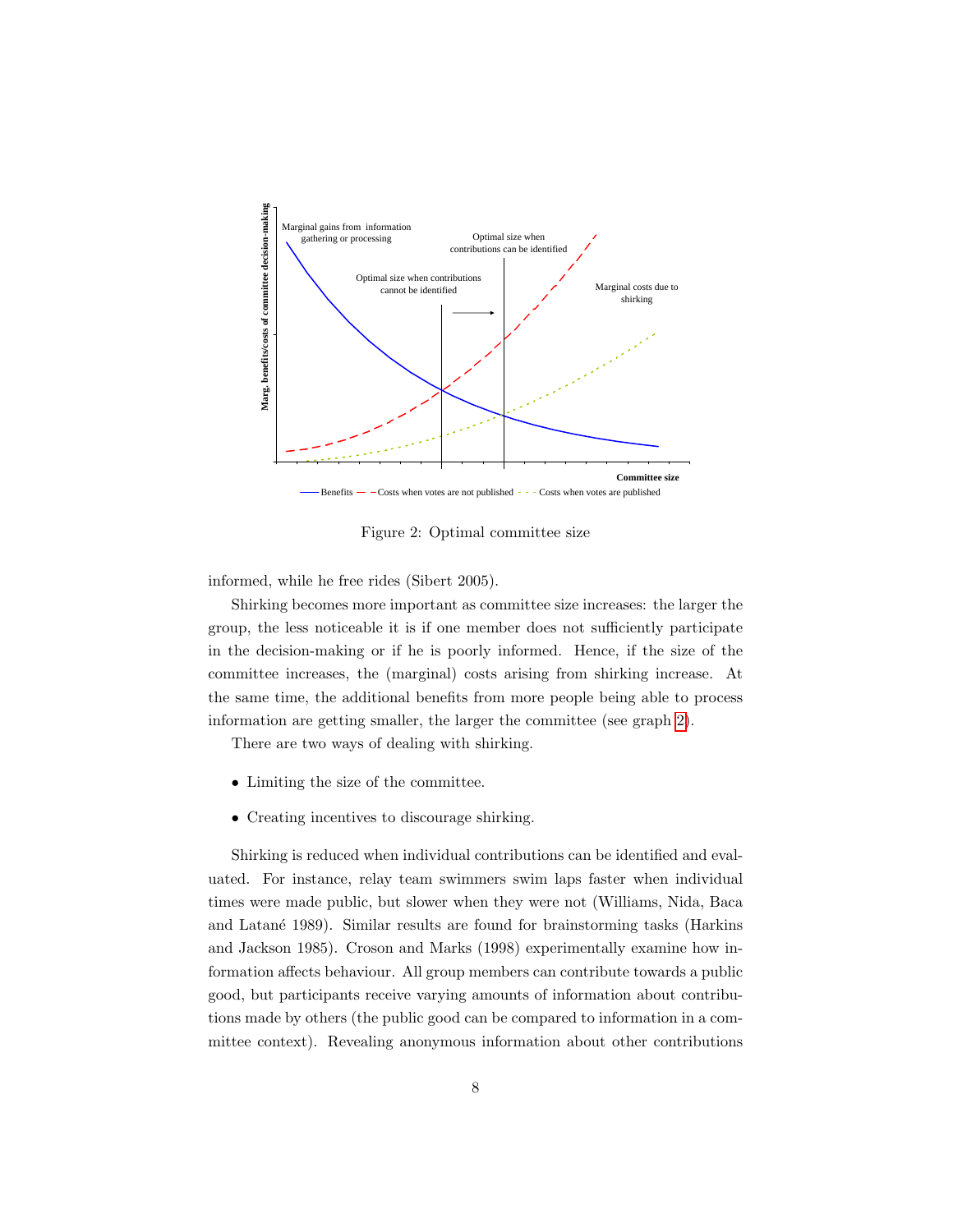leads to a significant decrease in contributions. When individual contributions are clearly identifiable, average contributions increase.[8](#page-8-0)

Applied to the central banking context, an institutional device to discourage free-riding is the publication of the discussion in the form of minutes. An alternative possibility could be that prior to the meeting, each committee member privately notes his preferences and the main arguments for the upcoming decision. This forces individuals to become informed. Again this information could be published in the minutes.

Inertia A common criticism of committee decision-making focuses on the difficulties to reach a decision:

'Had Newton served on more faculty committees at Cambridge, his first law of motion might have read: A decision-making body at rest or in motion tends to stay at rest or in motion in the same direction unless acted upon by an outside force' (Blinder 1998).

Riboni and Ruge-Murcia (2006) formalise this notion. They show that if the status quo is the 'default option' in situations where the committee cannot agree, monetary policy tends to be too inertial. However, these authors require a number of strong assumptions to generate inertia, such as that the committee is not able to take a majority decision (there is an even number of committee members). In practice, many central banks (such as the ECB) have provisions that in the event of a tie, the Governor's vote counts double. Also experimental evidence indicates that groups are not more inertial than individuals (Blinder and Morgan, 2005).

An important factor contributing to inertia is if committees are not 'internally transparent'. By this we mean that not every committee member is forced to reveal his position (i.e. whether he votes A or B). Such ambiguities can result in consensus-oriented committees. Also voting committees need only to convince fewer members to change policy (at the margin '50 +  $\epsilon$ ' percent is sufficient), whereas consensus-oriented committees need to convince more than 50 percent of the group members. Simulations show that building consensus can delay the decision making (Gerlach-Kristen 2005). We return to this issue when we discuss consensus versus voting in committees.

<span id="page-8-0"></span><sup>8</sup>A study that comes relatively close to monetary policy analysis is Henningsen, Cruz, Miller (2000): 189 persons worked either alone or in 4-person or 8-person groups. Each participant was asked to read information for the purpose of making a future individual or group decision. Individuals who anticipated working alone recalled more of what they had read.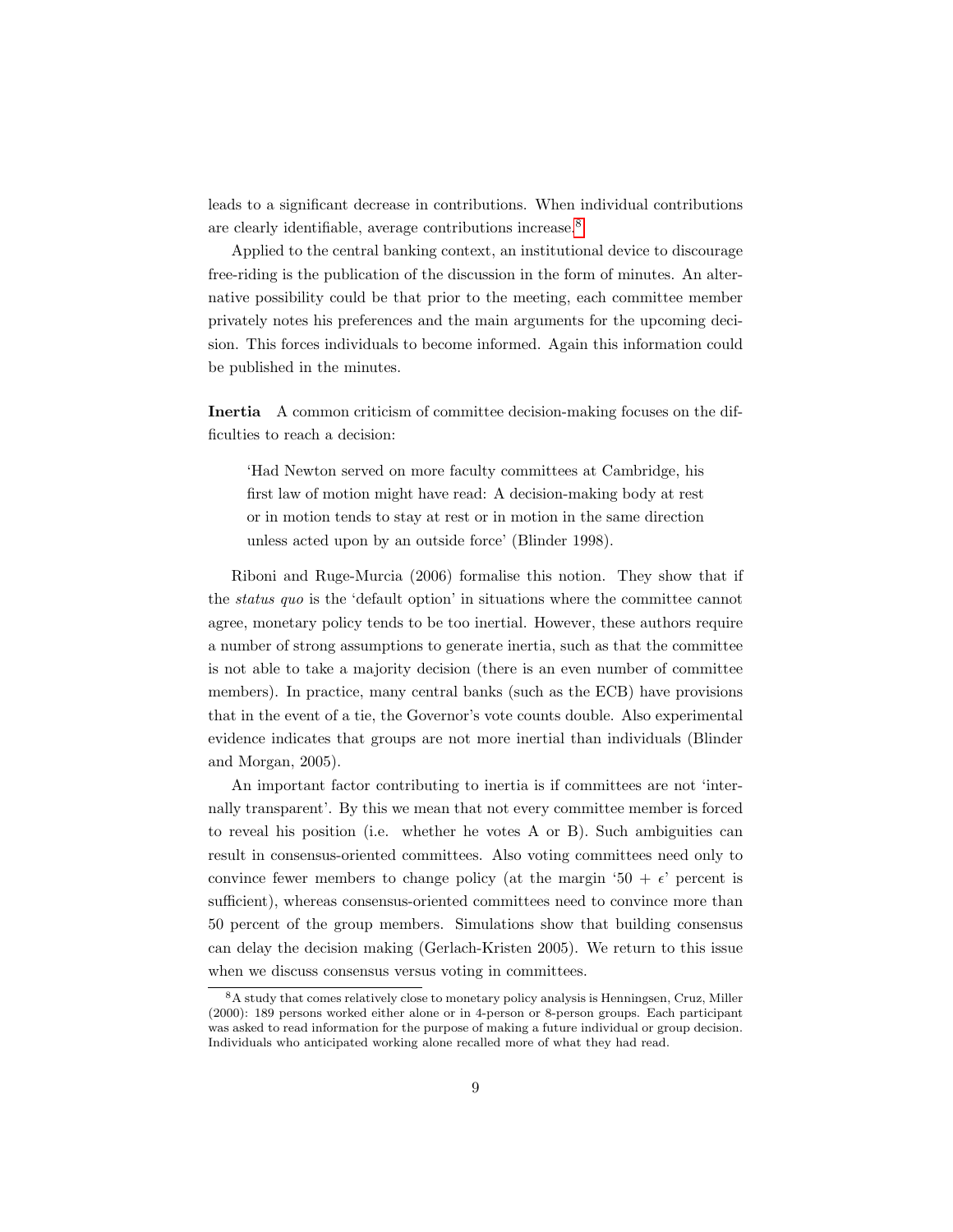Optimal committee size As the optimal committee size depends on behavioural considerations, purely theoretical studies (e.g. Fujiki, 2005) cannot provide a definite answer. The experimental literature does give some guidance: Slater (1958) had 24 groups of 2-7 male undergrads who were given analytical problems to discuss. He asked the group members whether their group was too large or too small. Groups of five did best.

Oakley et al. (2004) find that with only two people on a team, there may not be a sufficient variety of ideas, skills, and approaches to problem solving for the full benefits of group work to be realized. Also, conflict resolution can be problematic in a pair: whether right or wrong, the dominant partner will win most arguments. On the other hand, if a team has more than five members, at least one is likely to be relatively passive. As monetary policy is a relatively complex, disjunctive task, the benefits from having a large committee might be very important. Hence, the optimal committee size might be moderately larger than these studies suggest. Sibert (2006) concludes that monetary policy committees should probably have at least five members, but they should not be much larger. Beyond seven to nine members, the participation of members decrease and members become less satisfied, and groups of over twelve people find mutual interaction difficult.[9](#page-9-0)

'Hub-and-spoke' committees and rotation The monetary policymaking bodies of the central banks representing the two largest currency areas in the world – the U.S. Federal Reserve and the European Central Bank – have clearly more than [10](#page-9-1) members.<sup>10</sup> They are also set up in 'hubs' (i.e. the FED Board in Washington and the ECB in Frankfurt) and 'spokes' (the regional FEDs or the national central banks of the euro area members countries).

• The Federal Open Market Committee (FOMC) comprises the seven Board members and the President of the Federal Reserve Bank of New York. Of the other eleven regional FED Presidents only four have the right to vote.

<span id="page-9-0"></span><sup>&</sup>lt;sup>9</sup>As an aside, the literature on microbanking also suggests that small group sizes (3-10 people) work best, e.g. because small groups can monitor each others' effort better (Morduch 1999).

<span id="page-9-1"></span> $10$ In their defense, it has been noted that for a large currency area, the committee might benefit from regional representation: 'If an economy is complex... then it might be useful to have the views of the key sectors represented on the policy committee' (Goodfriend 2005). From a practical perspective, improvements in data collection and better economic statistics may reduce the need for regional or sectoral representation. For the euro area national representation might also be an important issue, e.g. because it may facilitate communication (Wellink et al., 2002).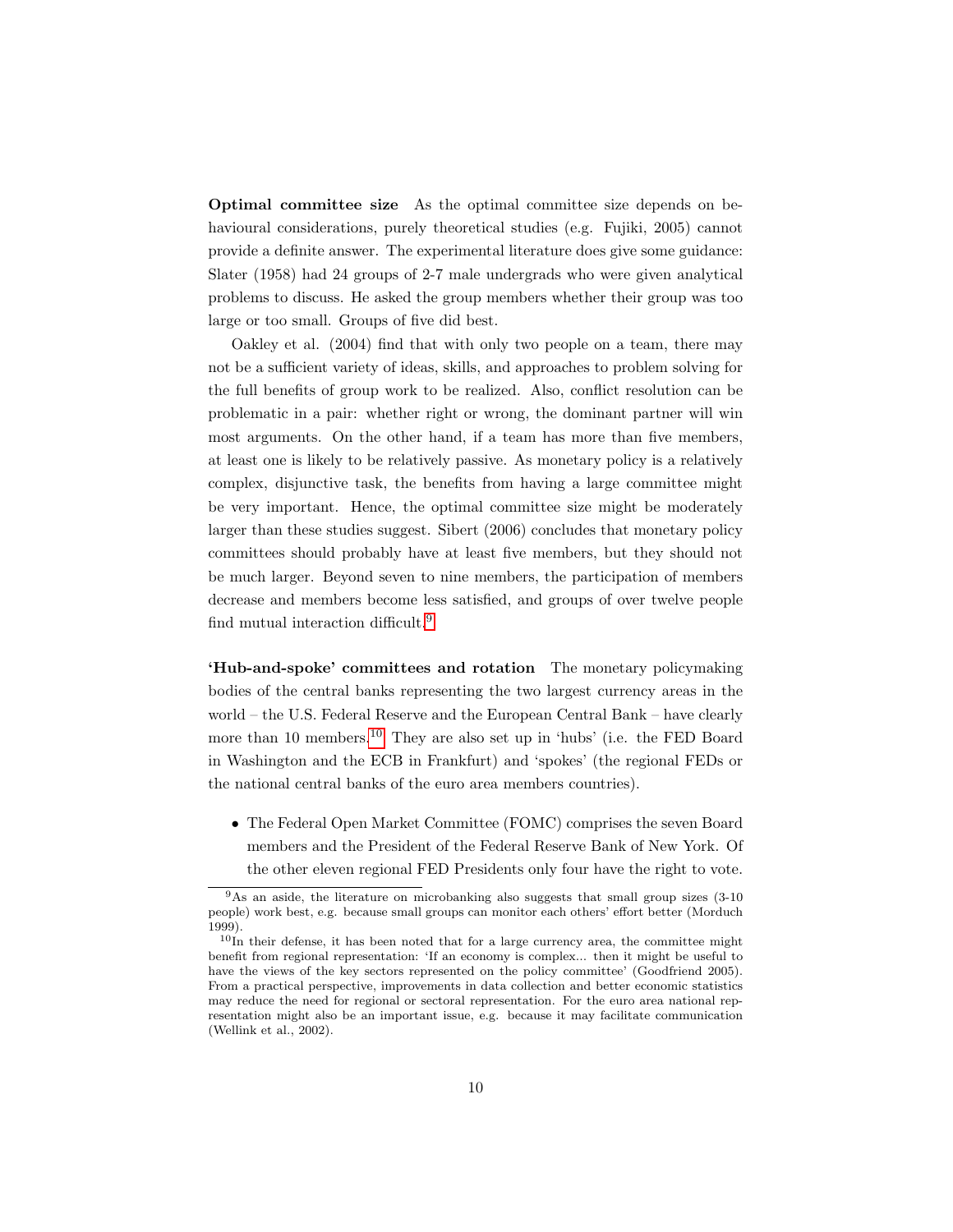• The ECB Governing Council consists of five ECB Board members, plus all euro area National Central Bank Governors (currently 12).

Both central banks have adopted a rotation system to limit the number of voting members – i.e. the right to vote rotates following a pre-determined sequence.[11](#page-10-0) An implicit understanding of this system is that non-voting members hardly ever participate in the discussion.

In principle, rotation is a useful device to increase the amount of information without compromising on the group size. Note, however, that a potential danger of such a system is that if committee members interests' are not fully aligned, voting members might exploit the non-voting members. Bosman et al. (2004) show that committee members might be trapped in a 'prisonner's dilemma', i.e. everyone votes for options that maximize his or her own advantage. Such individualistic voting behavior can result in the committee taking worse decisions than if every member had just voted for the option that maximises the group's benefit.

#### 2 Instability of preferences and groupthink

An important assumption underlying committee benefits is that membership in a group does not change members' prior beliefs or preferences. Economists typically downplay the influence of others on our preferences, and emphasize people's autonomy. In contrast, sociologists and social-network theorists describe people as embedded in particular social contexts. Influence from others is inescapable. The more influence members of a group exert on each other, the more likely it is that group members' preferences align (Surowiecki 2004). Research in social and cognitive psychology has devoted considerable effort to showing that human judgment is imperfect (Kerr et al. 1996).

Are committees any less – or more – subject to judgmental biases than individual decision-makers? Several hundred studies demonstrate that belonging to a committee polarizes its members. For example, groups are more likely to support failing projects (Whyte 1993). This could imply that monetary policy set by a committee is overly biased against inflationary pressures, or less likely to correct past mistakes (note that in this case the failure to correct past mistakes is not due to inertia, but to biased, polarised views).

<span id="page-10-0"></span><sup>&</sup>lt;sup>11</sup>The ECB rotation scheme will become effective once new member countries beyond the current 12 introduce the euro. Details are given in European Central Bank (2003).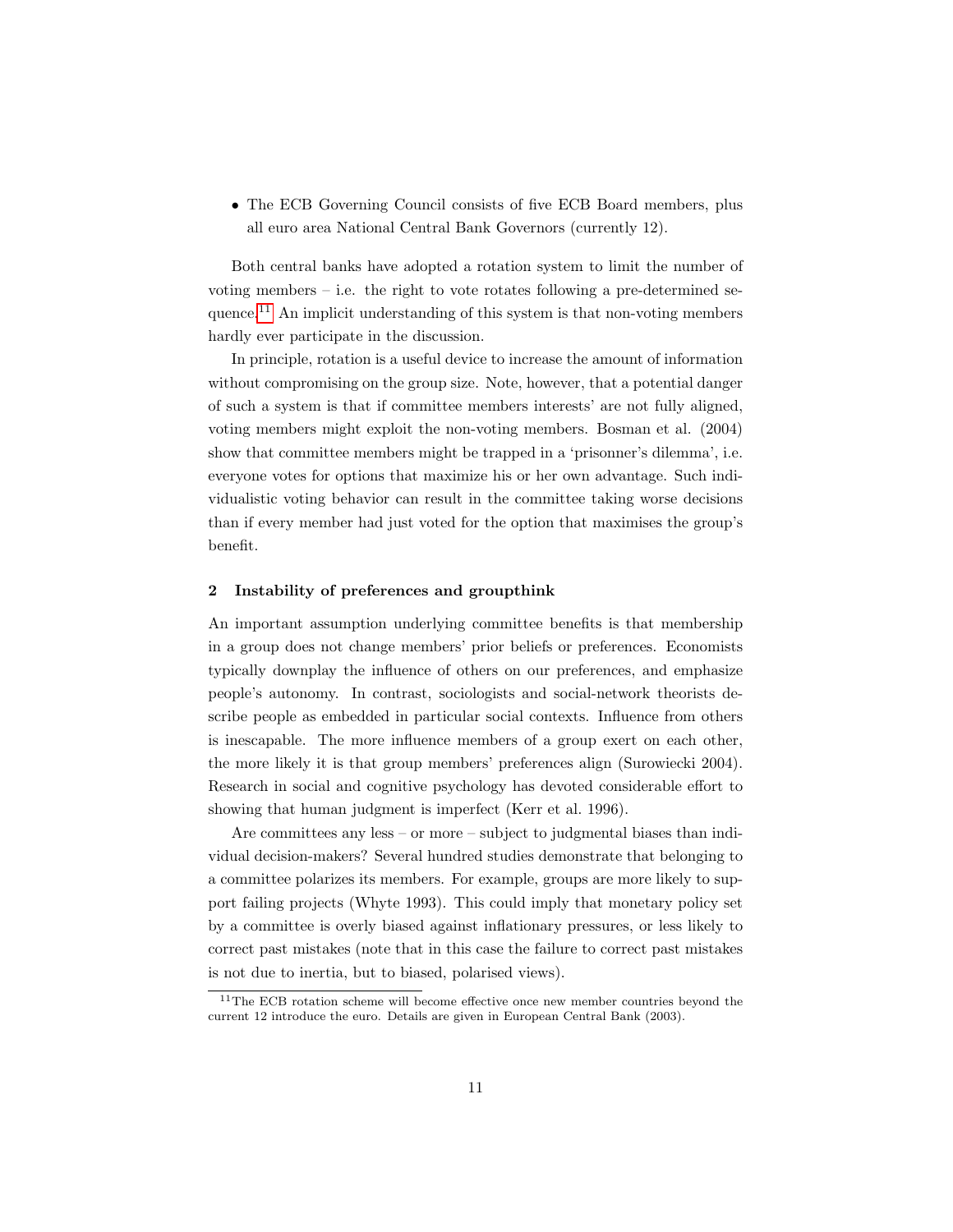A particularly harmful form of group polarization occurs when committee members stop paying sufficient attention to alternatives, because they are striving for consensus. This is also called groupthink (Janis 1973). The following factors have been identified as leading to groupthink (Sibert 2006):

- Insulation from outsiders;
- Lack of diversity in viewpoints;
- Leaders actively advocating solutions.

Key to avoiding groupthink is independence, i.e. to encourage committee members to think for themselves. Encouraging independence has two positive effects (Surowiecki 2004): first, it avoids errors in judgment becoming correlated.[12](#page-11-0) Second, independent committee members are more likely to gather new, additional information or interpret existing information differently. This might lead them to question the group consensus and thus, ultimately, limit groupthink (Morck 2004).

An institutional arrangement to avoid groupthink is to appoint committee members with different personal backgrounds. Clearly, members of a monetary committee should have some knowledge about what monetary policy can achieve. However, a committee consisting of only economists (possibly with degrees from a small handful of universities, which aligns their way of thinking even more) or only central bankers is more likely to exhibit groupthink than a more diverse group. Similarly, having external members on the committee – i.e. members not working at the central bank, like academics or business representatives – might help.

Note, however, two caveats: First, if group members are 'too independent', the monetary committee may run the danger of speaking with too many voices when communicating externally. The monetary committee should be individualistic enough to reap the benefits of diversity, yet collegial and disciplined enough to project a clear and transparent message. Second, while diversity is likely to have a positive impact on group processes, it may be detrimental for the conduct of monetary policy, if the composition of the group impedes the central

<span id="page-11-0"></span> $12$  Errors in individual judgment do not wreck the collective judgment, as long as these errors are not systematically correlated (i.e. all pointing in the same direction). Note, however, that the collective decision might be biased if the signals are correlated, e.g. because all committee members base their judgment on the same forecast. This underlines the importance of independent information gathering.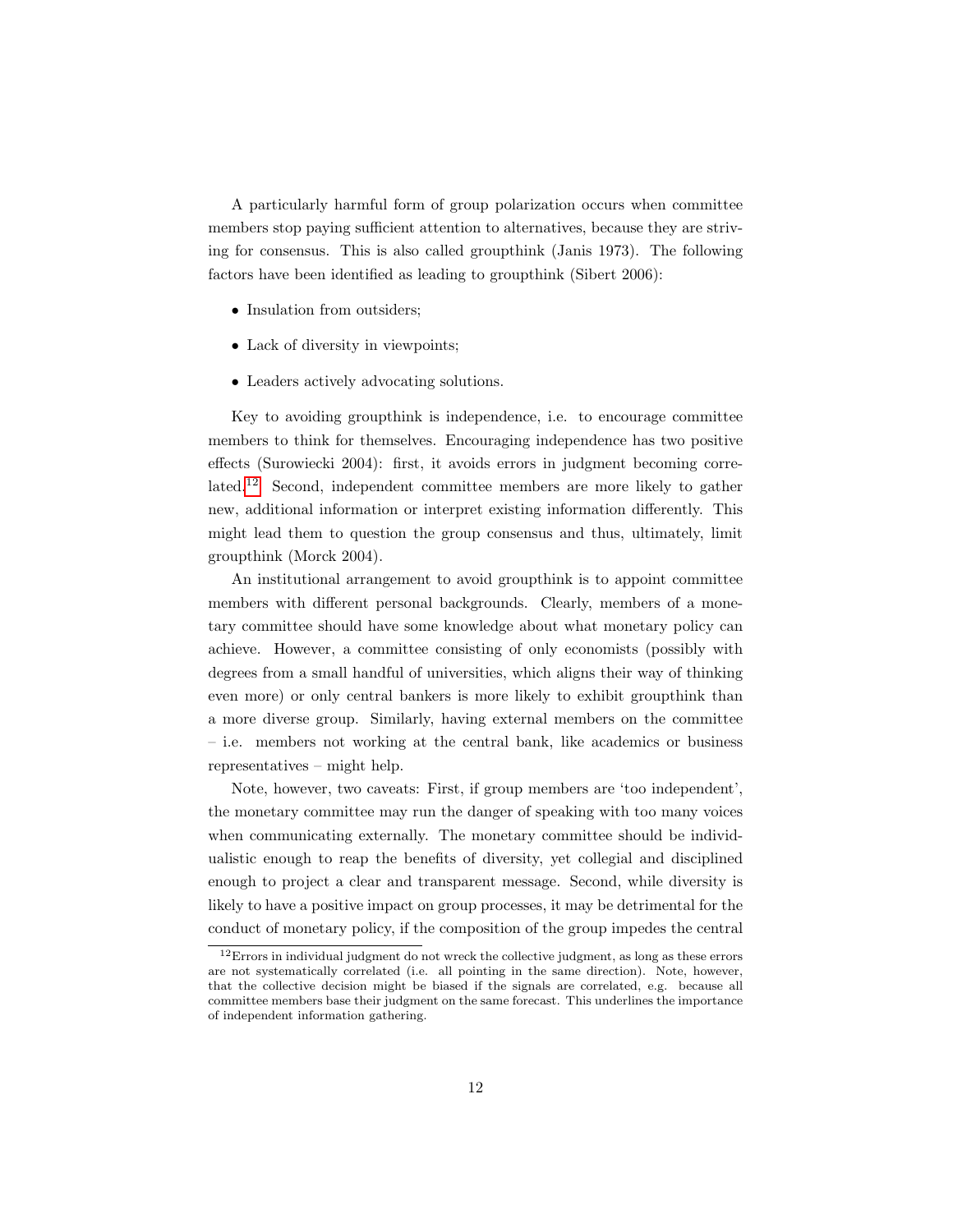bank's independence. Such a situation can occur when a monetary committee is dominated by government officials, who may care about their re-election. This bears the risk that despite the central bank being formally independent, its policy nevertheless reflects electoral constraints.

#### 3 How the meeting should be structured

Avoiding information cascades A different institutional device to counter groupthink is related to how meetings are structured. Assume a committee taking a binary decision (Bikhchandani, Hirshleifer and Welch 1992). Prior to the meeting, each member receives an independent signal. The chairman makes the first proposal. If the first person after the chairman has received a similar signal, he will support him. If not, he might flip a coin. The important issue is that if the second person chooses to support the proposal, the third person has strong incentives to agree to the proposal, too: even if he received a different signal prior to the meeting, having observed (on the basis of their voting behaviour) that the first two persons have both received the other signal, it is safer to assume that his own signal is wrong. Similar considerations hold, of course, for all other committee members.

In other words: the 'hurdles' to expressing a contrary view increase as more members have previously voiced identical opinions. Such a group process is called an 'information cascade'. In an experimental setup, Anderson and Holt (1997) show that wrong initial signals can start a chain of incorrect decisions that is not broken by correct signals received later. Repeated information cascades can lead to groupthink. Milgram (1974) shows that individuals may have an innate psychological predisposition to obey authority. If the chairman (or the person to speak first) is a very powerful or 'authoritarian' person, the tendency for conformity may be even higher. In another experiment Milgram et al. (1969) put a single person on a street corner and had him look up at an empty sky for sixty seconds. Of the passing pedestrians, only a tiny fraction stopped. When the psychologists put five skyward-looking men on the corner, four times as many people stopped to gaze at the empty sky. When the authors put fifteen men on the corner, 45 percent of all passers-by stopped. Applied to committee decisions, this experiment illustrates that it can be very difficult to withdraw from a consensus, once it has gained sufficient momentum (i.e. support from other group members).

The fundamental problem with information cascades is that choices are made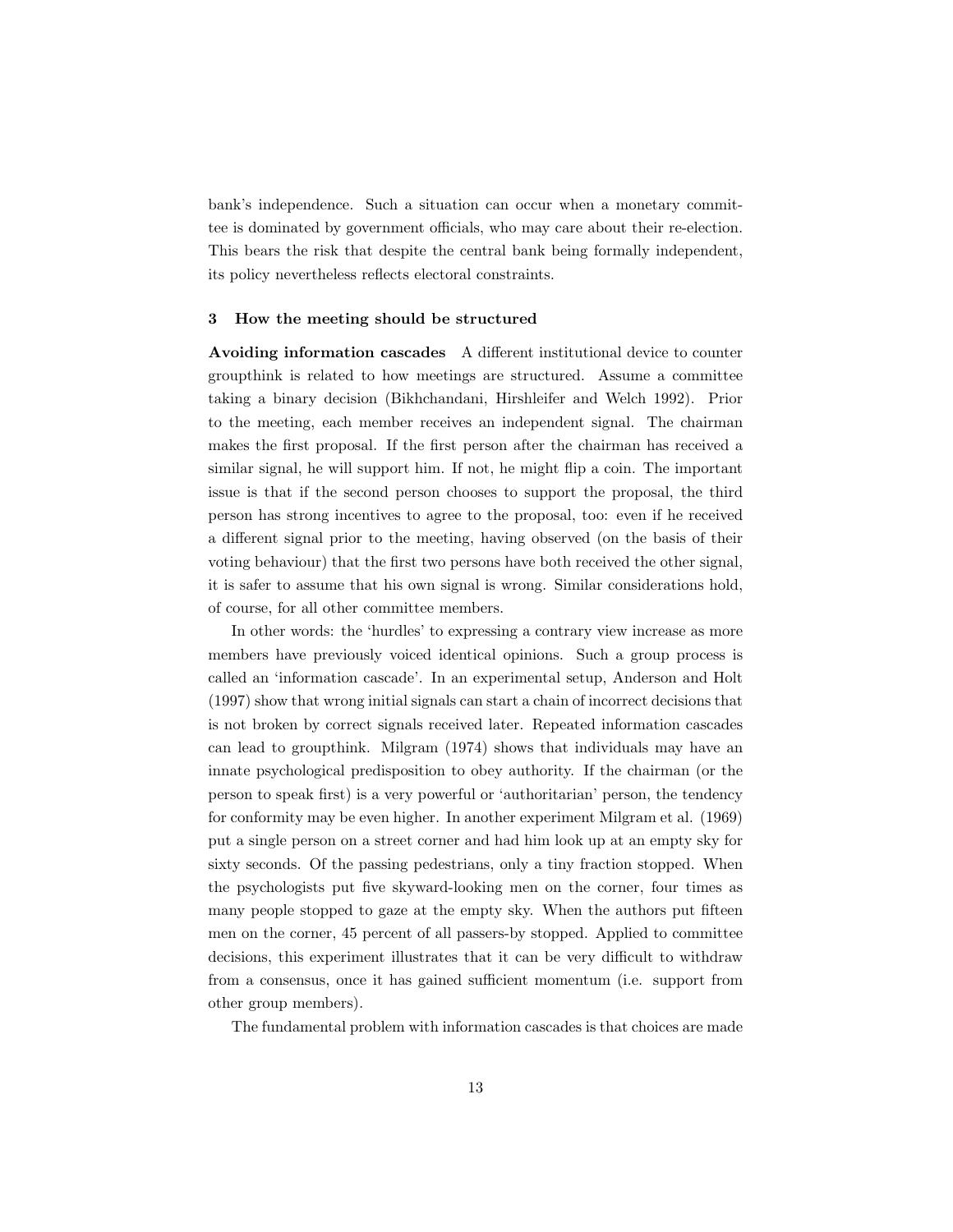sequentially, instead of all at once. There are two ways to avoid information cascades: first, to promote independent thinking among committee members. Independence can be promoted by not making the meeting structure too formal. For instance, it is preferable that not the same person always gets to open the discussion, or that the same person always makes the interest rate proposal. A device to implement this is not to have a fixed order for speakers. Alternatively, one might consider removing the sequential element of the decision-making by letting all people decide simultaneously. One way of doing this is to vote.

Consensus or voting? A long-standing debate among central bankers is whether a committee should use voting or operate consensus-based. A priori there is no reason to believe that either of the two options always delivers better results. Voting has the advantage that every group member has to reveal its preference. Also voting can act as a device to reduce free-riding, in particular if individual voting patterns are published. A similar arrangement can, however, be implemented in a consensus-oriented approach, when the contribution of individual committee members is identifiable.

Several disadvantages of voting have been mentioned. First, members on the losing side can become dissatisfied (particularly if they are regularly losing), or 'winning' members can become concerned with maintaining group harmony (Janis 1973). This could lead them not to vote sincerely. Second, if individual voting patterns are published, external pressure on committee members might increase.[13](#page-13-0) Lastly, group members might be concerned about appearing 'competent'. This might discourage asking questions challenging the conventional wisdom. This needs to be taken seriously, as e.g. the study of Schweiger et al. (1986) shows that 'dialectical inquiry' and playing the 'devil's advocate' can greatly improve the decision.<sup>[14](#page-13-1)</sup> Hence, it is important that the discussion is frank and open. This concern could be dealt with by publishing a detailed transcript of the discussion, but not mentioning names.

How well consensus-oriented committees perform depends on whether the committee is evidence-based or verdict-based (Surowiecki 2004): Evidence-based juries spend time to sift through the evidence and explicitly contemplate alterna-

<span id="page-13-0"></span><sup>&</sup>lt;sup>13</sup>This concern has been particularly emphasised in the European context, where National Central Bank Governors might be subject to political pressure in their home country (Issing 1999). Another concern about publication of votes is that market participants might use them to predict individual members' voting patterns.

<span id="page-13-1"></span> $14$ In their purest forms dialectial inquiry uses debates between diametric sets of recommendations and assumptions, whereas devil's advocacy relies on critiques of single sets of recommentations and assumptions (Schweiger, Sandberg and Ragan 1986).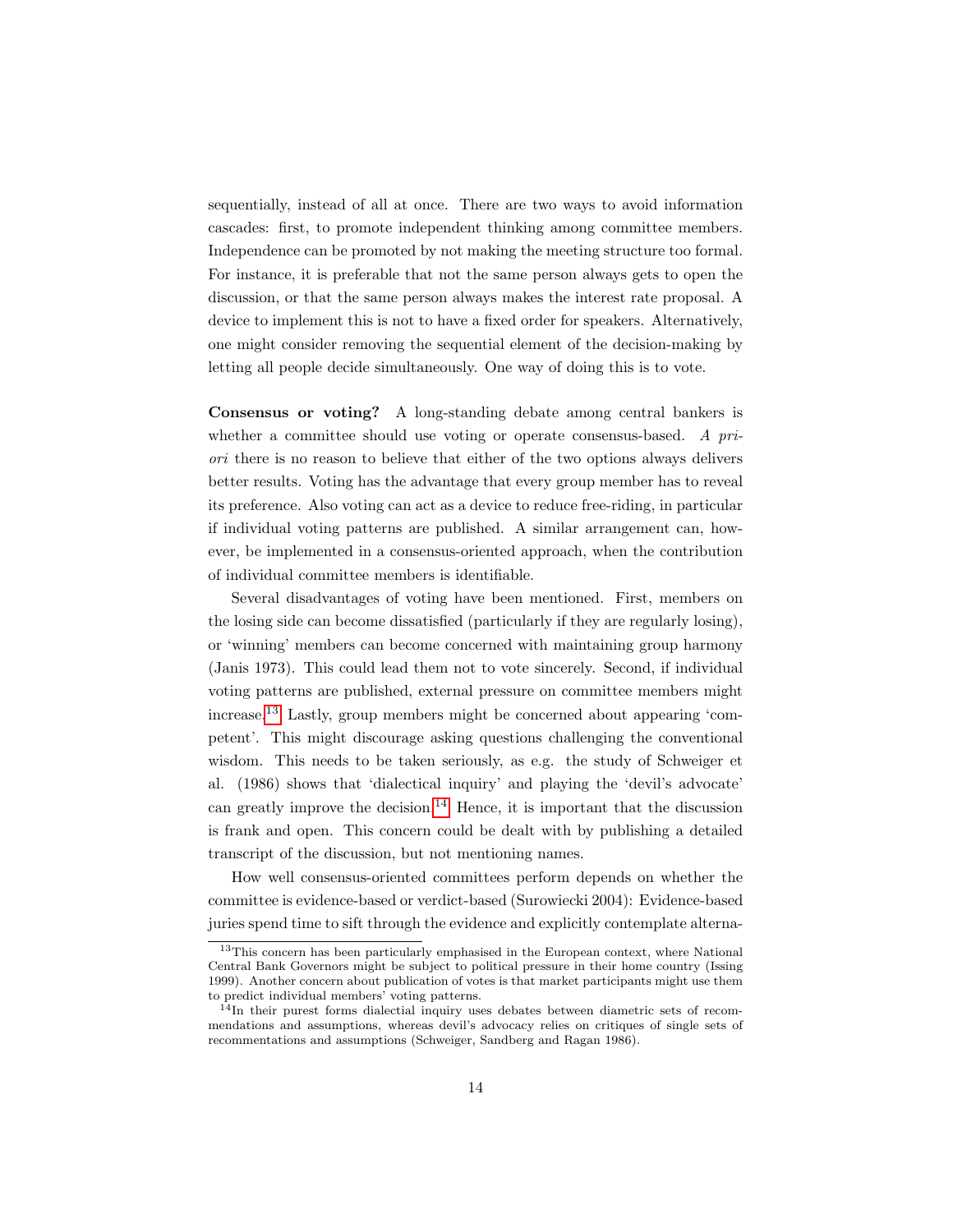tive explanations before they take a vote. Verdict-based juries see their mission as reaching a decision as quickly as possible by taking a vote before any discussion (and the debate concentrates on getting those who do not agree to agree). If evidence-based, the consensus-oriented approach may encourage members more to engage in a discussion than voting. Pressure to reach a consensus quickly, as in verdict-based juries, often leads to poor choices (Priem et al., 1995).

Lastly, Blinder (2006) highlights the danger that voting may pose difficulties for communication. Voting highlights differences in opinion, even if in practice they are relatively small. A consensus-oriented approach may make it easier when addressing the public: 'If the result is a cacophony rather than clarity, that may confuse rather than enlighten the markets and the public' (Blinder 2006).

#### 2.3 Implications for committee design

Committees can offer the classic benefit of diversification: a higher mean with a lower variance. To function properly, the committee should have an overarching framework, i.e. a clearly defined target and freedom to adjust its instruments in order to achieve that goal. But additional arrangements may be required to facilitate information sharing and aggregation, and avoid polarisation of group members.

Table [1](#page-15-0) summarises the main design implications of the preceding discussion. First, the body taking monetary decisions should be small enough to allow for an exchange of views. Second, encouraging group members to act and think independently is crucial to avoid polarization and groupthink. Having group members with different personal backgrounds – i.e. different nationalities or different professions – might help. Lastly, the literature offers no clear preference for voting or consensus – both can work well, provided that arrangements exist to identify and evaluate individual contributions to avoid shirking.

# <span id="page-14-0"></span>3 Monetary policy committees in practice

Before we review how real-life monetary committees operate, we should stress that committees organised very differently can nevertheless take good decisions. Each central bank operates differently, and different traditions may justify different setups. However, on the basis of the studies reviewed we would argue that the likelihood for committees to consistently take good decisions is higher if the setup of the committee follows the lines we outline below.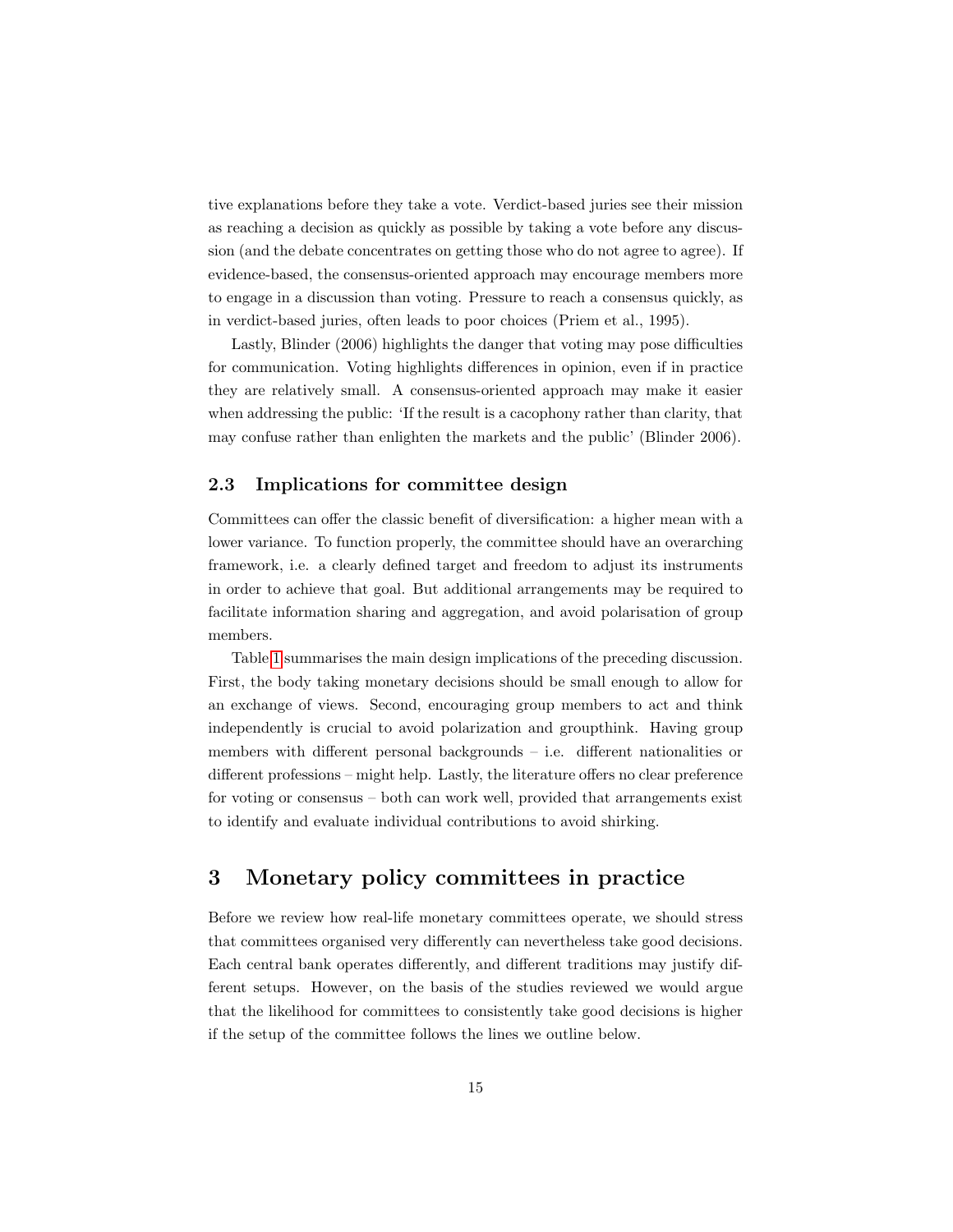Issue Criteria for good committees

Clear objectives and independence

- \* Clearly defined goal and efficient instruments;
- \* High score of central bank independence

Size of the monetary policy committee

- \* Not much larger than 5 members
- \* Rotation can lead to better information and limit the group size

Measures to avoid free-riding

\* Possibility to identify and evaluate individual contributions Polarization and groupthink

- \* Encouraging group members to think for themselves;
- \* Different personal backgrounds
- \* Having a mix of internal and external members
- \* No fixed speaking order to avoid information cascades

<span id="page-15-0"></span>Table 1: Criteria for 'good' committees

#### 3.1 Clear objectives and independence

Information about central banks' objectives and their degree of independence is published in Mahadeva and Sterne (2000) and Wyplosz et al. (2003).

The results from Mahadeva and Sterne (2000) indicate that of the 94 central banks in their sample, 77 can be classified as having instrument independence.[15](#page-15-1) 79 central banks take decisions in a committee. The most common committee size is between 5-10 members (see figure [3\)](#page-16-0). 43 committees reach a decision by consensus and 36 through formal voting (see figure [4\)](#page-16-1).

Regarding the clarity of objectives, 90 had monetary stability as a legal objective. About 95 percent of these central banks have operationalized this objective by translating it into a definition of price stability, an inflation target or a monitoring range – which is an improvement over 1990, when only 57 percent had an explicit nominal target or monitoring range.[16](#page-15-2)

## 3.2 The structure of the monetary policy meeting

For this section we looked at speeches from senior bank officials, information on central bank websites, and responses to a brief questionnaire we sent out to

<span id="page-15-1"></span> $15$ Their score ranges from 0 (no instrument independence) to 1 (full independence). 77 have a score of 0.66 or more, indicating that the central bank is the 'leading body' to set monetary policy. Note that the number of observations diffes between figure [3](#page-16-0) and figure [4,](#page-16-1) as not all central banks have committees or disclose their size.

<span id="page-15-2"></span> $16$ Note that in the 1990s, many central banks had explicit exchange rate targets or target ranges.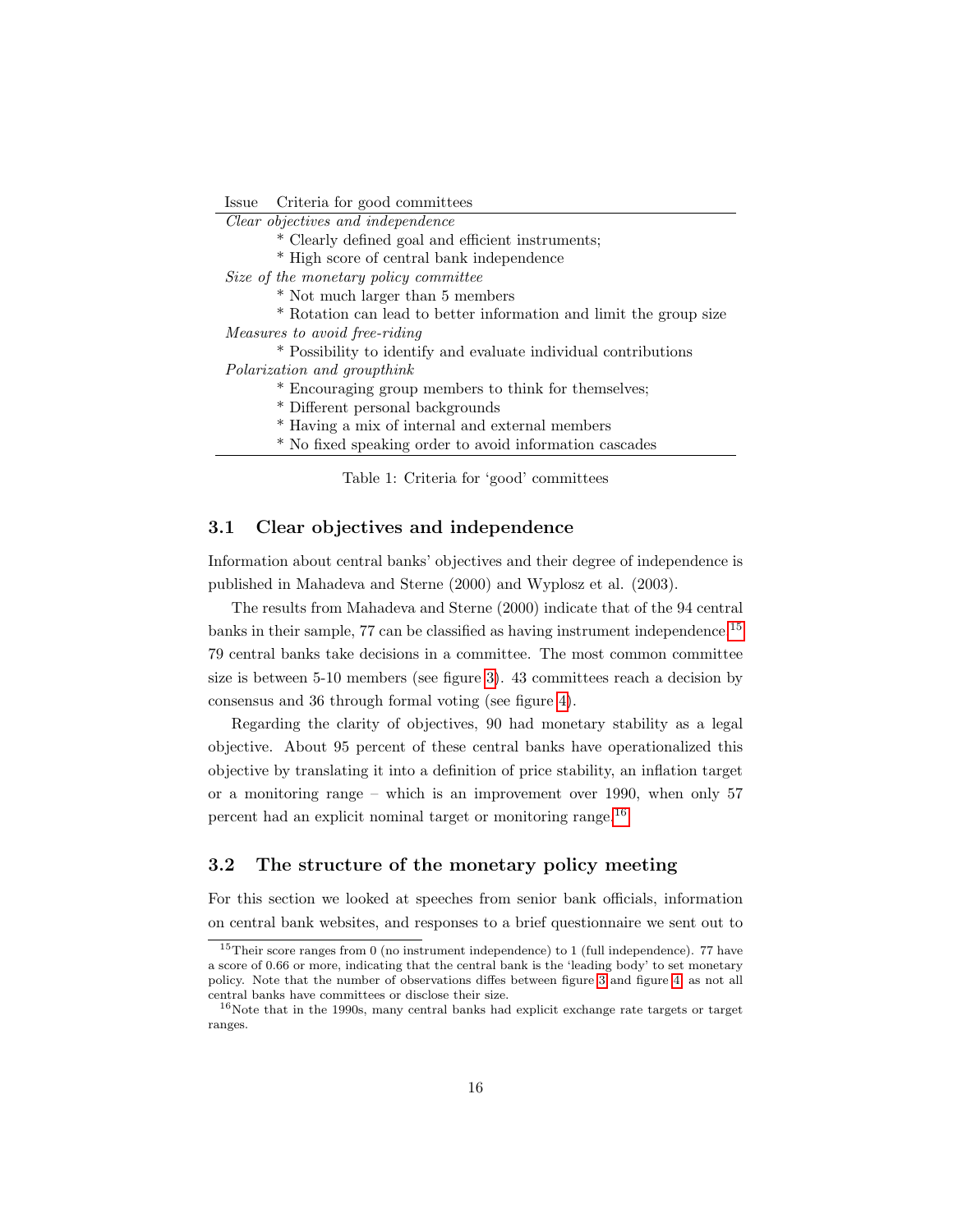

<span id="page-16-0"></span>Figure 3: Size of the monetary policy board



<span id="page-16-1"></span>Figure 4: Monetary policy decision procedures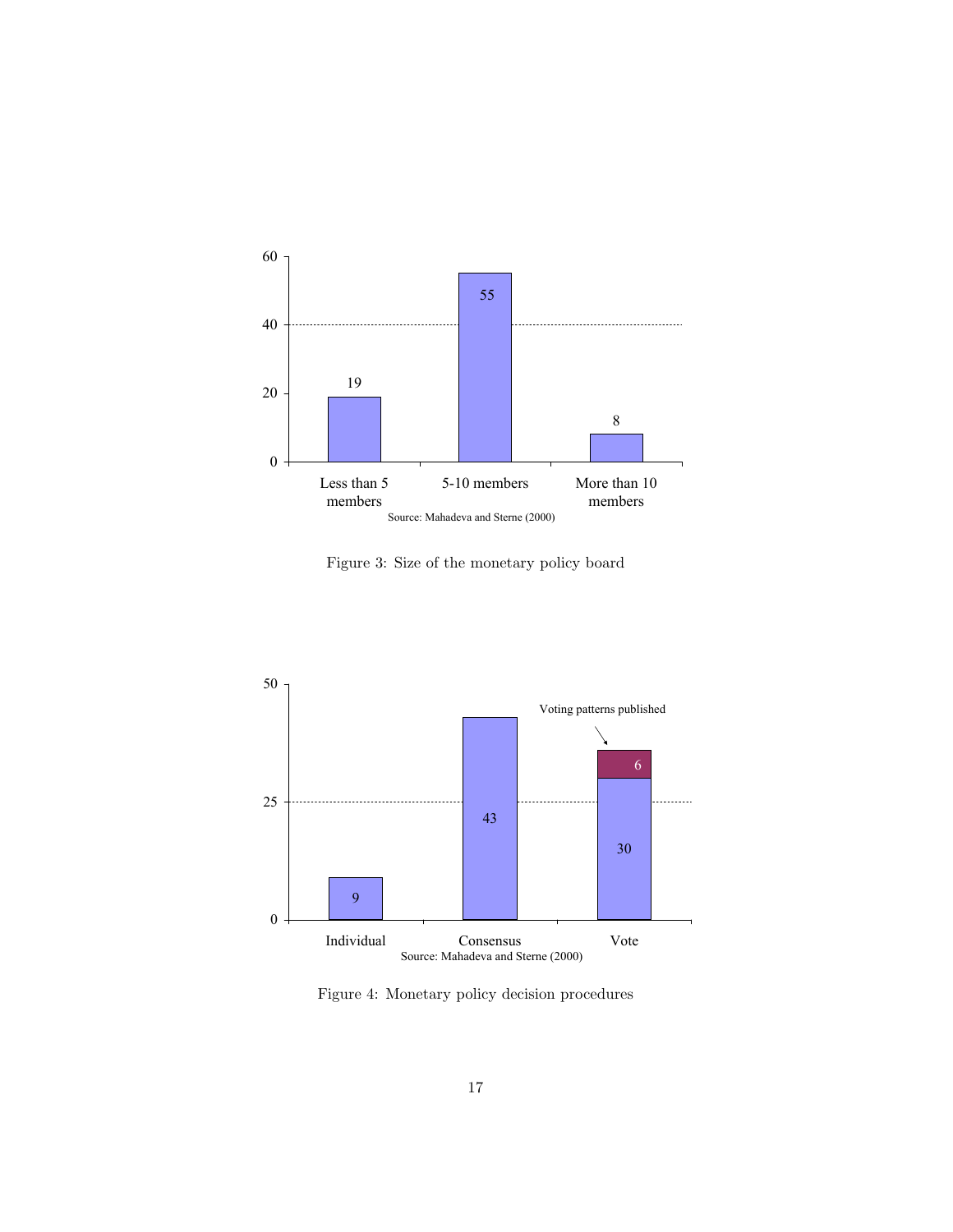central banks to find out how their committee meetings are structured. Table [2](#page-18-0) lists key elements of monetary policy committees of selected central banks (the information was compiled in late 2006/early 2007). We report the following:

- Clear objective and central bank independence (column 1 and 2) to assess whether the committee has a clear task and instrument independence to achieve its goals. The score for central bank independence ranks from 0 (not independent) to 1 (fully independent). $^{17}$  $^{17}$  $^{17}$
- The size of the monetary policy committee (column 3). This allows checking whether the committee is too big. Where available column 3 reports the number of external and internal members in brackets (external members are not working for central banks, internal members are central bankers). Together with the information about personal backgrounds of committee members given in column 4, this serves as an indication of the diversity of the committee.
- Column 5 reports whether decisions are taken by consensus (C) or voting (V); column 6 shows whether (individual) votes are published. This information is a proxy for the degree to which individual contributions can be identified and evaluated  $-$  i.e. for the degree to which the committee setup discourages shirking.
- The remaining columns summarise information on measures to counter information cascades and groupthink. Column 7 provides information about the organisation of the meeting, column 8 reports who makes the interest rate proposal, and column 9 reports if the governor has been on the losing side of a vote (the idea here is that an authoritarian governor is never on the losing side of a vote). Lastly, column 10 provides how committee members are encouraged to act and think independently.

It is apparent that many central banks have diverse monetary committees, some of which are staffed with central bankers, academics, and/or representatives of the business community or ministries (see figure  $5$ ).<sup>[18](#page-17-1)</sup> Another apparent feature is that few central banks have fixed speaking orders, but at the same time, few central banks have institutional mechanisms to effectively encourage

<span id="page-17-0"></span> $17$ The information in columns 1 and 2 is taken from Mahadeva and Sterne (2000), exceptions are the target values for the Dominican Republic and Madagascar. This information has been collected from the central banks' websites.

<span id="page-17-1"></span> $^{18}{\rm The}$  figures [5-](#page-24-0)[7](#page-25-0) are based on information contained in table [2.](#page-18-0)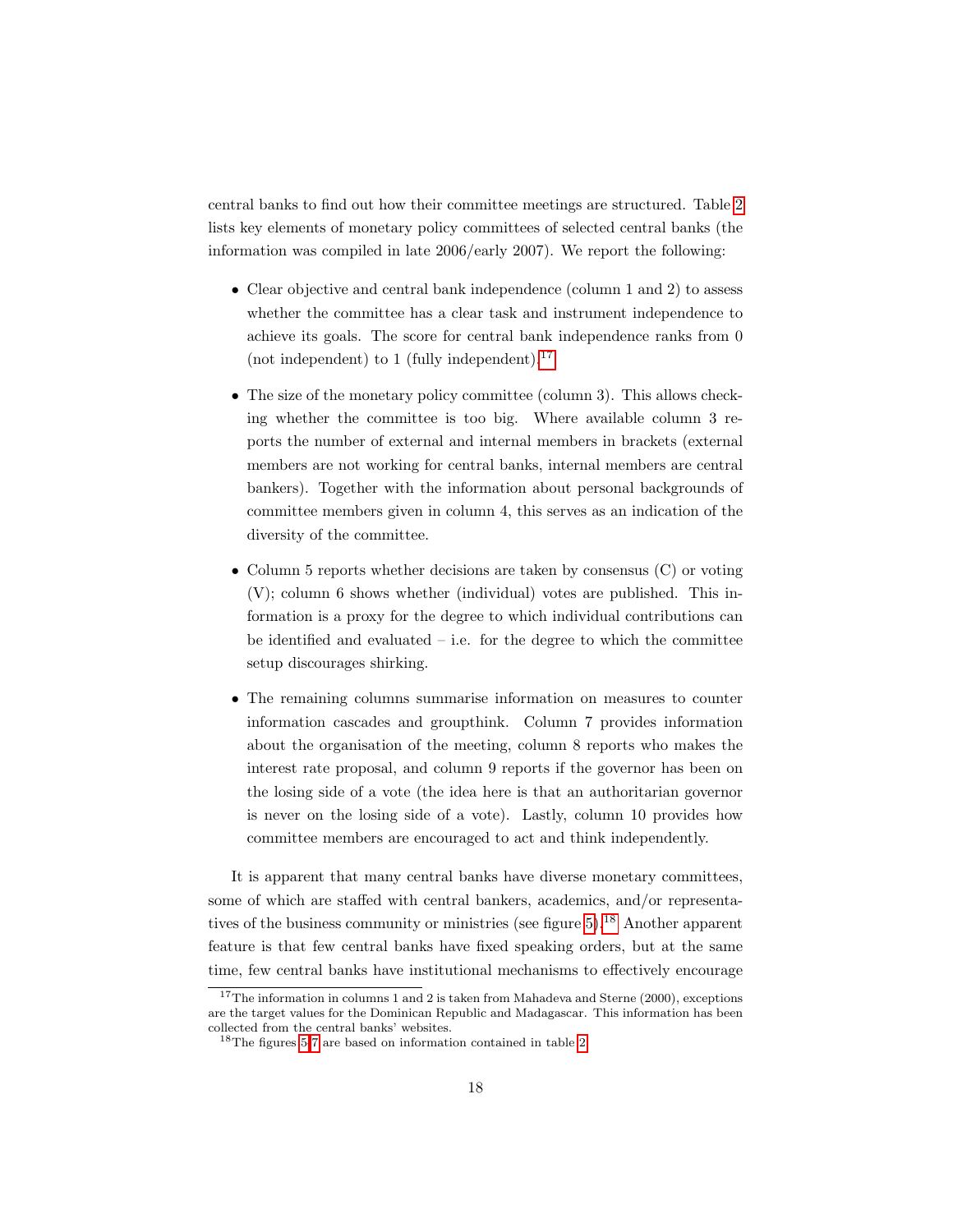| Governor Independence                                                                 |                                          | Unknown                                             | Free discussion en-<br>couraged        | Unknown                                         | ಕ<br>lowed to make own<br>Members are      | evaluation of sce-<br>narios and risks | ceive advice from<br>Board member re-<br>independent advi- | Members present<br>own analysis                                 | gies (but only<br>experts become a<br>No special strate-<br>member)                |                        |
|---------------------------------------------------------------------------------------|------------------------------------------|-----------------------------------------------------|----------------------------------------|-------------------------------------------------|--------------------------------------------|----------------------------------------|------------------------------------------------------------|-----------------------------------------------------------------|------------------------------------------------------------------------------------|------------------------|
|                                                                                       | $\overline{R}$                           |                                                     |                                        |                                                 |                                            |                                        | sors                                                       |                                                                 |                                                                                    |                        |
| lost <sup>g</sup>                                                                     | $\overline{R}$                           |                                                     | $\overline{N}$                         | $\sim$                                          | $\sim$                                     |                                        |                                                            | $\frac{1}{2}$                                                   | $\overline{N}$                                                                     |                        |
| $\ensuremath{\mathsf{prop}}\xspace\ensuremath{\mathsf{sal}}\xspace^f$<br>$\mathbb{E}$ | ${\tt department}$<br>Monetary<br>policy |                                                     | Governor                               | $\label{eq:opt1} \text{department}$<br>Research | Mon. Policy<br>Dep.-Gov's                  | Econ.<br>Policy<br>and                 | $\mathbf{Staff}$                                           | Chief of Re-<br>search                                          | Governor                                                                           |                        |
| $\mathcal{L}$                                                                         |                                          |                                                     |                                        |                                                 |                                            |                                        |                                                            | $d\bar{d}$<br>newest<br>then                                    |                                                                                    |                        |
| Organisation<br>the meeting                                                           | No fixed speaking<br>order               | No fixed speak-<br>ing order, infor-<br>mal meeting | No fixed speaking<br>order             | No fixed speaking<br>order                      | First round of dis-<br>cussion has a fixed | speaking order                         | No fixed speaking<br>order                                 | Vice-Governor,<br>then Governor<br>member,<br>est to<br>Voting: | No fixed speaking<br>order                                                         |                        |
| $\ensuremath{\text{Votes}}^e$                                                         | Yes/No                                   |                                                     | $\mathsf{R}^{\circ}$                   | $\frac{1}{2}$                                   | Yes/No                                     |                                        | No/No                                                      | Yes/No                                                          | No/No                                                                              |                        |
| $\mathbf{C} / \mathbf{V}^d$                                                           | $\geq$                                   | O                                                   | $\mathrm{C}\left( \mathrm{V}\right)$   | Õ                                               | $\triangleright$                           |                                        | تّ                                                         | $\triangleright$                                                | $\triangleright$                                                                   |                        |
| Background <sup>c</sup>                                                               | B                                        | $\Theta$                                            | CB, academics, busi-<br>ness community | B                                               | B                                          |                                        | B                                                          | $\Theta$                                                        | CB, professionals in<br>financial,<br>and legal<br>monetary,<br>banking<br>matters |                        |
| MPC<br>$\operatorname{Size}^b$                                                        | $(2/0)$ 2                                | 7(0)                                                | 9(7/2)                                 | 8(0/8)                                          | 9(0)9                                      |                                        | 6(0/6)                                                     | 5(0/5)                                                          | 6<br>14(8)                                                                         |                        |
| $CBI^a$                                                                               | $\ddot{1} \cdot 0$                       | Ï                                                   | $\overline{0}$ . $\overline{7}$        | 0.0                                             | N/a                                        |                                        | $\overline{1.0}$                                           | 1.0                                                             | $\overline{1.0}$                                                                   |                        |
| target<br>Clear                                                                       | Yes                                      | $\frac{1}{2}$                                       | ${\rm Yes}$                            | Yes                                             | ${\it Yes}$                                |                                        | Yes                                                        | Yes                                                             | Yes                                                                                | Continued on next page |
| Country                                                                               | Armenia                                  | $Aruba^h$                                           | Australia                              | Bahamas                                         | Brazil                                     |                                        | Canada                                                     | Chile                                                           | Croatia                                                                            |                        |

<span id="page-18-0"></span>Table 2: Monetary policy committees in practice Table 2: Monetary policy committees in practice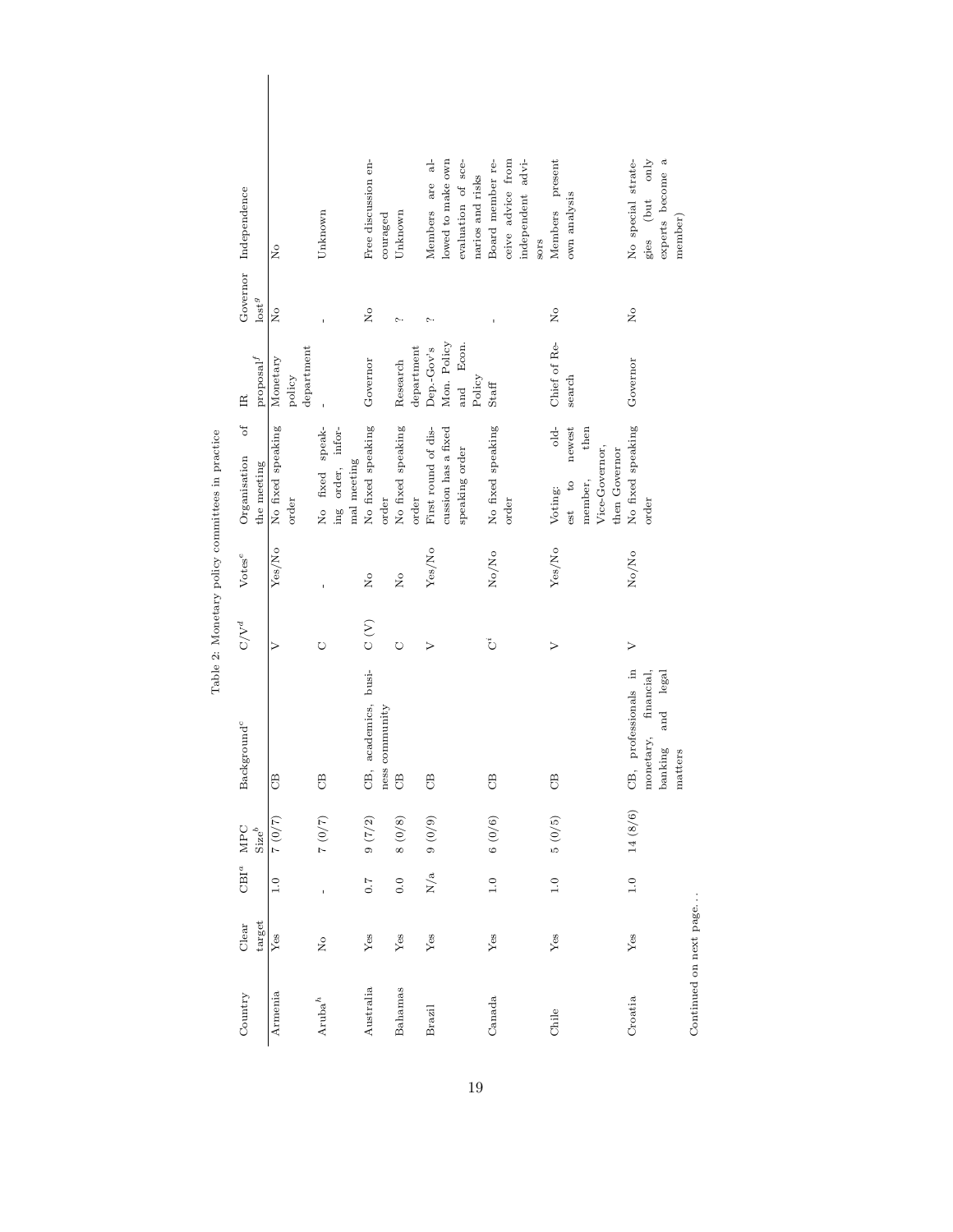|                        |                                            |                   |                                                       | Table 2 - Continued        |                  |                        |                                 |                         |                           |                       |
|------------------------|--------------------------------------------|-------------------|-------------------------------------------------------|----------------------------|------------------|------------------------|---------------------------------|-------------------------|---------------------------|-----------------------|
| Cyprus                 | $\frac{1}{2}$                              | 1.0               | 7(3/4)                                                | CB, academics, busi-       | $\triangleright$ | $\tilde{z}$            | No fixed speaking               | Governor                | $\sim$                    | $ex-$<br>Each member  |
|                        |                                            |                   |                                                       | ness community             |                  |                        | order                           |                         |                           | plicitly states his   |
|                        |                                            |                   |                                                       |                            |                  |                        |                                 |                         |                           | views regarding in-   |
|                        |                                            |                   |                                                       |                            |                  |                        |                                 |                         |                           | terest rates          |
| Re<br>Czech            | Yes                                        | $\overline{1.0}$  | $(2/0)$ $2$                                           | B                          | $\triangleright$ | ${\rm Yes}/{\rm No}^j$ | exist, but<br>Rules             | Staff                   | $\sim$                    | Members need no       |
| public                 |                                            |                   |                                                       |                            |                  |                        | raise<br>$\overline{c}$<br>room |                         |                           | encouragement to      |
|                        |                                            |                   |                                                       |                            |                  |                        | other issues                    |                         |                           | think individually.   |
| Dominican              | $\rm \stackrel{\circ}{\phantom{}_{\sim}}$  |                   | 9(6/3)                                                | CB, academics, busi-       | $\geq$           | No/No                  | Relatively fixed $\!k$          | Economic                | Yes                       | Free speech, lim-     |
| Republic               |                                            |                   |                                                       | ness community, min-       |                  |                        |                                 | department              |                           | formalities,<br>ited  |
|                        |                                            |                   |                                                       | isters                     |                  |                        |                                 |                         |                           | that<br>knowledge     |
|                        |                                            |                   |                                                       |                            |                  |                        |                                 |                         |                           | are<br>discussions    |
|                        |                                            |                   |                                                       |                            |                  |                        |                                 |                         |                           | internal              |
| area<br>Euro           | ${\rm Yes}$                                | 1.0               | $\frac{8}{18}$                                        | CB (different national-    | $\sum_{i=1}^{n}$ | Σ°                     | Economist<br>Chief              | Chief                   | $\mathbf{I}$              | Governors briefed     |
| (ECB)                  |                                            |                   | (0/18)                                                | ities)                     |                  |                        | starts the discus-              | Economist               |                           | by own staff (who     |
|                        |                                            |                   |                                                       |                            |                  |                        | sion                            |                         |                           | use different mod-    |
|                        |                                            |                   |                                                       |                            |                  |                        |                                 |                         |                           | els etc.)             |
| Guatemala              |                                            | 1.0               | 8(7/1)                                                | Governor, academics,       | $\rm _C$ (V)     | Yes/No                 | No fixed speaking               | Staff                   | $\sim$                    | Unknown               |
|                        |                                            |                   |                                                       | business community         |                  |                        | order, any person               |                         |                           |                       |
|                        |                                            |                   |                                                       |                            |                  |                        | can raise any issue             |                         |                           |                       |
| Haiti                  | $\rm \stackrel{\circ}{\rm \scriptstyle X}$ |                   | $14$                                                  | $\mathcal{L}$              | <b>NO</b>        | $\frac{1}{2}$          | for<br>Fixed order              | formal<br>$\frac{1}{2}$ | Yes                       | Everyone is free to   |
|                        |                                            |                   | (0/14)                                                |                            |                  |                        | presentations,                  | rule                    |                           | raise questions of    |
|                        |                                            |                   |                                                       |                            |                  |                        | later anyone can                |                         |                           | interest regarding    |
|                        |                                            |                   |                                                       |                            |                  |                        | raise any issue at              |                         |                           | monetary policy       |
|                        |                                            |                   |                                                       |                            |                  |                        | any time                        |                         |                           |                       |
| Hungary                | ${\rm Yes}$                                | 1.0               | $9 - 11(7 -$                                          | CB, academics, pri-        | $\geq$           | Yes/Yes                | No fixed speaking               | mem-<br>Any             | Yes                       | express<br>Members    |
|                        |                                            |                   | $9/2)$                                                | vate or public sector      |                  |                        | order                           | ber                     |                           | own views without     |
|                        |                                            |                   |                                                       |                            |                  |                        |                                 |                         |                           | even<br>restrictions, |
|                        |                                            |                   |                                                       |                            |                  |                        |                                 |                         |                           | in the media.         |
| Iceland                | $\rm Yes$                                  | 0.3               |                                                       | $\mathcal{C}^{\mathbf{B}}$ | O                | $\tilde{z}$            | Unknown                         | Governor                | $\sim$                    | Unknown               |
| India                  | Yes                                        | $\overline{1}$ .0 | $\begin{array}{c} 3\ (0/3) \\ 6\ (4/2)^l \end{array}$ | busi-<br>academic,<br>СB,  | $\geq$           | $\frac{1}{2}$          | Fixed order, pre-               | Any board               | $\mathsf{S}^{\mathsf{o}}$ | can<br>Individuals    |
|                        |                                            |                   |                                                       | ness community             |                  |                        | ceded by a presen-              | member                  |                           | own<br>give their     |
|                        |                                            |                   |                                                       |                            |                  |                        | tation from Staff.              |                         |                           | opinion               |
| Continued on next page |                                            |                   |                                                       |                            |                  |                        |                                 |                         |                           |                       |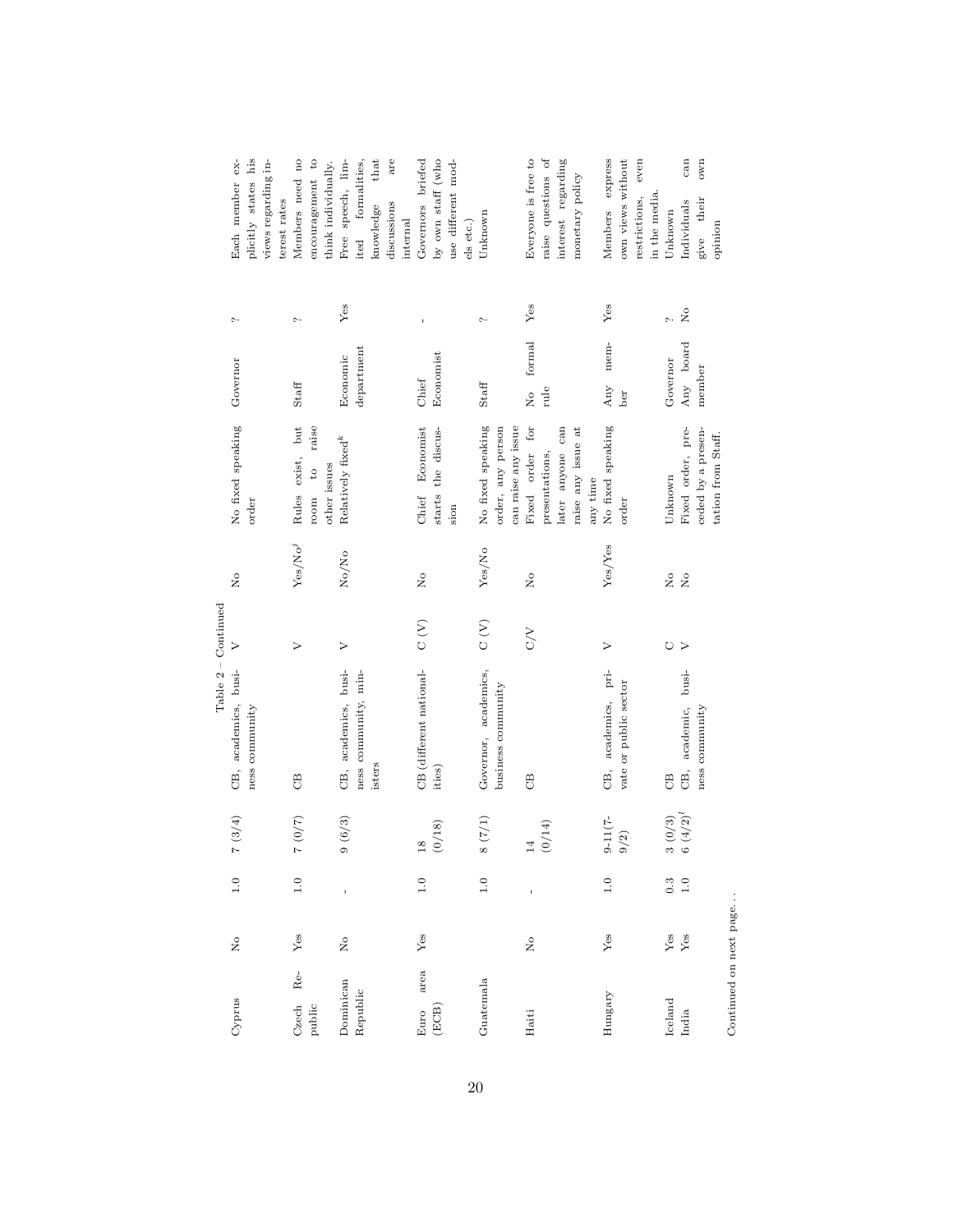|                         |                |                                 |                     |                                     | $Table 2 - Continued$ |                |                                   |                          |               |                      |
|-------------------------|----------------|---------------------------------|---------------------|-------------------------------------|-----------------------|----------------|-----------------------------------|--------------------------|---------------|----------------------|
| Iran                    | $\tilde{R}$    | f,                              | $\frac{3}{2}$       | CB, members of par-                 | $\sum_{i=1}^{n}$      | $\tilde{z}$    | No fixed speaking                 | Unclear                  | Yes           | Member can voice     |
|                         |                |                                 | $\left(10/3\right)$ | government<br>liament,<br>officials |                       |                | order                             |                          |               | personal ideas       |
| Israel                  | $Y$ es         | 1.0                             | $4~(0/4)$           | $\Theta$                            | تُ                    | No/No          |                                   | Governor                 |               | Four departments     |
|                         |                |                                 |                     |                                     |                       |                |                                   |                          |               | have to prepare      |
|                         |                |                                 |                     |                                     |                       |                |                                   |                          |               | recommendations      |
|                         |                |                                 |                     |                                     |                       |                |                                   |                          |               | before the meeting   |
| Japan                   | $\overline{N}$ | $\frac{0}{1}$                   | $(6/0)$ 6           | Governor, academics,                | $\triangleright$      | Yes/Yes        | order<br>Speaking                 | board<br>$\overline{AB}$ | $\frac{1}{2}$ | induces<br>Voting    |
|                         |                |                                 |                     | community,<br>business              |                       |                | $\operatorname{every}$<br>changes | members                  |               | members to think     |
|                         |                |                                 |                     | ministers                           |                       |                | meeting                           |                          |               | individually         |
| Jamaica                 | Yes            | 0.0                             | $\overline{18}$     | $\Theta$                            | $\ddot{\circ}$        | $\overline{R}$ | Agenda, but ad-                   | Staff                    | $\frac{1}{2}$ | Members are en-      |
|                         |                |                                 | $(0/18)^m$          |                                     |                       |                | ditional issues can               |                          |               | couraged to par-     |
|                         |                |                                 |                     |                                     |                       |                | be raised                         |                          |               | ticipate in discus-  |
|                         |                |                                 |                     |                                     |                       |                |                                   |                          |               | sions                |
| Kazakhstan              | Yes            | $\sim 7$                        | 9(3/6)              | government offi-<br>Œ,<br>cials     | >                     | $\overline{R}$ | Unknown                           | Unknown                  | $\sim$        | Unknown              |
|                         |                |                                 |                     |                                     |                       |                |                                   |                          |               |                      |
| Latvia                  | Yes            | $\overline{1.0}$                | $8\ (0/8)$          | $\Theta$                            | $\triangleright$      | $\tilde{z}$    | No fixed speaking                 | Unclear                  | $\frac{1}{2}$ | Members are urged    |
|                         |                |                                 |                     |                                     |                       |                | order                             |                          |               | to express their in- |
|                         |                |                                 |                     |                                     |                       |                |                                   |                          |               | dividual opinions    |
|                         |                |                                 |                     |                                     |                       |                |                                   |                          |               | before voting        |
| Madagascar              | $\frac{1}{2}$  |                                 | $(2/0)$ $\!2$       | <b>B</b>                            | O                     | $\frac{1}{2}$  | No fixed speaking                 | Staff                    | $\frac{1}{2}$ | department<br>Each   |
|                         |                |                                 |                     |                                     |                       |                | order                             |                          |               | makes his own re-    |
|                         |                |                                 |                     |                                     |                       |                |                                   |                          |               | $_{\rm port}$        |
| Namibia                 | $\rm Yes$      | $\overline{C}$ . $\overline{C}$ | $5\ (0/5)$          | $\mathcal{C}^{\mathbf{B}}$          | O                     | $\overline{R}$ | No fixed speaking                 | Governor                 |               | Individual discus-   |
|                         |                |                                 |                     |                                     |                       |                | order                             |                          |               | sions                |
| $_{\mathrm{New}}$       | $\rm Yes$      | 1.0                             | 9(2/7)              | CB, business commu-                 | $\mathring{\text{C}}$ | No/No          | No fixed speaking                 | Governor                 | $\frac{1}{2}$ | No applicable        |
| $Ze$ aland <sup>n</sup> |                |                                 |                     | nity                                |                       |                | order                             |                          |               |                      |
| Norway                  | Yes            | 7.0                             | 7(5/2)              | academics, busi-<br>CB,             | $\circ$               |                | starts<br>Governor                | Governor                 |               | Committee mem-       |
|                         |                |                                 |                     | ness community                      |                       |                | discussion,<br>$_{\text{the}}$    |                          |               | bers are expected    |
|                         |                |                                 |                     |                                     |                       |                | anyone can raise                  |                          |               | to make own con-     |
|                         |                |                                 |                     |                                     |                       |                | any issue                         |                          |               | tributions           |
| Continued on next page  |                |                                 |                     |                                     |                       |                |                                   |                          |               |                      |

21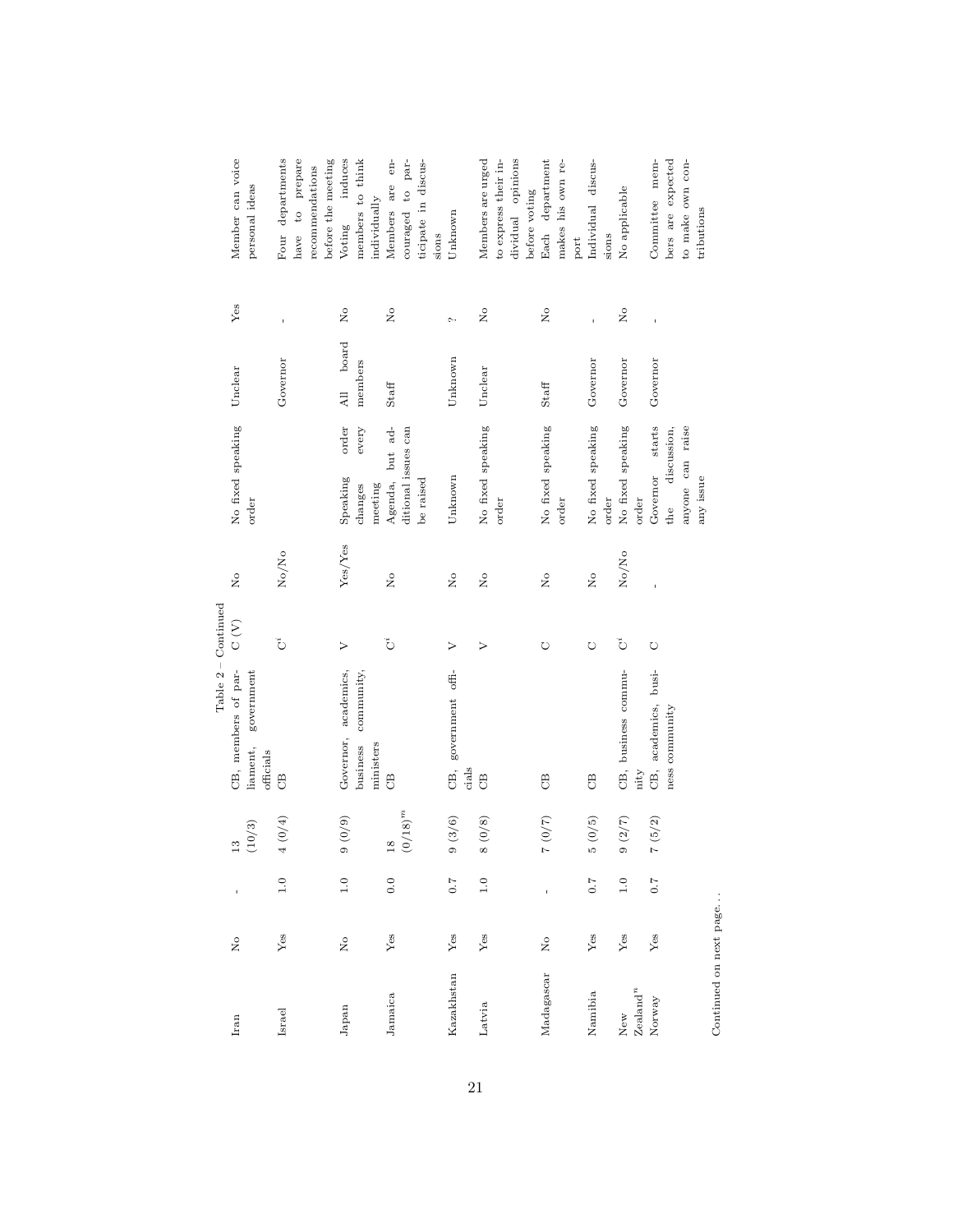|                        |                |               |                                           | $Table 2 - Continued$                      |                  |                            |                                               |                          |                |                                     |
|------------------------|----------------|---------------|-------------------------------------------|--------------------------------------------|------------------|----------------------------|-----------------------------------------------|--------------------------|----------------|-------------------------------------|
| Philippines            | Yes            | $\mathbf{I}$  | $7\ (1/6)$                                | CB, cabinet member                         | $\triangleright$ | $\mathsf{S}^{\mathsf{O}}$  | No fixed speaking                             | Staff                    | $\sim$         | restrictions<br>$\frac{1}{2}$       |
|                        |                |               |                                           |                                            |                  |                            | order                                         |                          |                | on views, issues                    |
|                        |                |               |                                           |                                            |                  |                            |                                               |                          |                | discussed; interest                 |
|                        |                |               |                                           |                                            |                  |                            |                                               |                          |                | rate proposal cir-                  |
|                        |                |               |                                           |                                            |                  |                            |                                               |                          |                | culated in advance                  |
| Poland                 | Yes            | $\frac{0}{1}$ | 10(9/1)                                   | with<br>CB, academics                      | $\geq$           | Yes/No                     | No fixed speaking                             | mem-<br>Each             | Yes            | member<br>Each                      |
|                        |                |               |                                           | $eco-$<br>background in                    |                  |                            | order                                         | can<br>ber               |                | $_{\rm his}$<br>share<br>can        |
|                        |                |               |                                           | nomics                                     |                  |                            |                                               | pro-<br>$_{\text{make}}$ |                | $\mathbf{n}\mathbf{o}$<br>judgment; |
|                        |                |               |                                           |                                            |                  |                            |                                               | posal                    |                | $\mathfrak{g}$<br>restrictions      |
|                        |                |               |                                           |                                            |                  |                            |                                               |                          |                | views                               |
| Slovakia               | Yes            | $\frac{0}{1}$ | up to                                     | $\mathcal{C}^{\mathbf{B}}$                 | $\triangleright$ | Yes/No                     | No fixed speaking                             | Board mem-               | $\sim$         | Members are indi-                   |
|                        |                |               | $11$ (max                                 |                                            |                  |                            | order                                         | ber for mon-             |                | viduals and think                   |
|                        |                |               | $\begin{array}{c} 3/\max \ 8 \end{array}$ |                                            |                  |                            |                                               | etary policy             |                | that way                            |
| Sweden                 | $\mathbf{Yes}$ | 1.0           | 6(0/6)                                    | $\mathcal{L}$                              | $\triangleright$ | Yes/Yes                    | No fixed speaking                             | Governor                 | $\overline{R}$ | Aes,<br>Members                     |
|                        |                |               |                                           |                                            |                  |                            | order                                         |                          |                | what they think'                    |
| Switzerland            | $\rm Yes$      | 1.0           | 3(0/3)                                    | $\mathcal{C}^{\mathbf{B}}$                 | $\rm{C}$ (V)     | $\tilde{z}$                | fixed<br>Relatively                           | Monetary                 | $\frac{1}{2}$  | Committee mem-                      |
|                        |                |               |                                           |                                            |                  |                            | speaking order                                | department               |                | bers are briefed by                 |
|                        |                |               |                                           |                                            |                  |                            |                                               |                          |                | different depart-                   |
|                        |                |               |                                           |                                            |                  |                            |                                               |                          |                | ments                               |
| Turkey                 | $Y$ es         | 1.0           | $7\ (1/6)$                                | one additional<br>member with back-<br>UB, | $\triangleright$ | No/No                      | No fixed speaking<br>$\operatorname{order}^o$ | Unknown                  | $\sim$         | Free discussions                    |
|                        |                |               |                                           | ground in economics                        |                  |                            |                                               |                          |                |                                     |
| <b>UAE</b>             | $\overline{R}$ |               | $(2/0)$ $2$                               | $\mathcal{L}$                              | $\circ$          | $\mathsf{R}^{\circ}$       | No fixed speaking                             | Governor                 | f,             | Members are free                    |
|                        |                |               |                                           |                                            |                  |                            | order                                         |                          |                | to give opinions                    |
| UК                     | Yes            | $\frac{0}{1}$ | 9(4/5)                                    | CB and academics                           | $\triangleright$ | Yes/Yes                    | No fixed speaking                             | Governor                 | Yes            | make<br>Members                     |
|                        |                |               |                                           |                                            |                  |                            | order, any person                             |                          |                | personal speeches                   |
|                        |                |               |                                           |                                            |                  |                            | can raise any issue                           |                          |                | $\tilde{=}$<br>appear<br>and        |
|                        |                |               |                                           |                                            |                  |                            |                                               |                          |                | Parliament                          |
| Uruguay                | Yes            | $\frac{0}{1}$ | 6(0/6)                                    | <b>B</b>                                   | $\sum_{i=1}^{n}$ | $\mathcal{L}_{\mathbf{O}}$ | No fixed speaking                             | $_{\rm Stat}$            | $\sim$         | $\sim$                              |
| Continued on next page |                |               |                                           |                                            |                  |                            | order                                         |                          |                |                                     |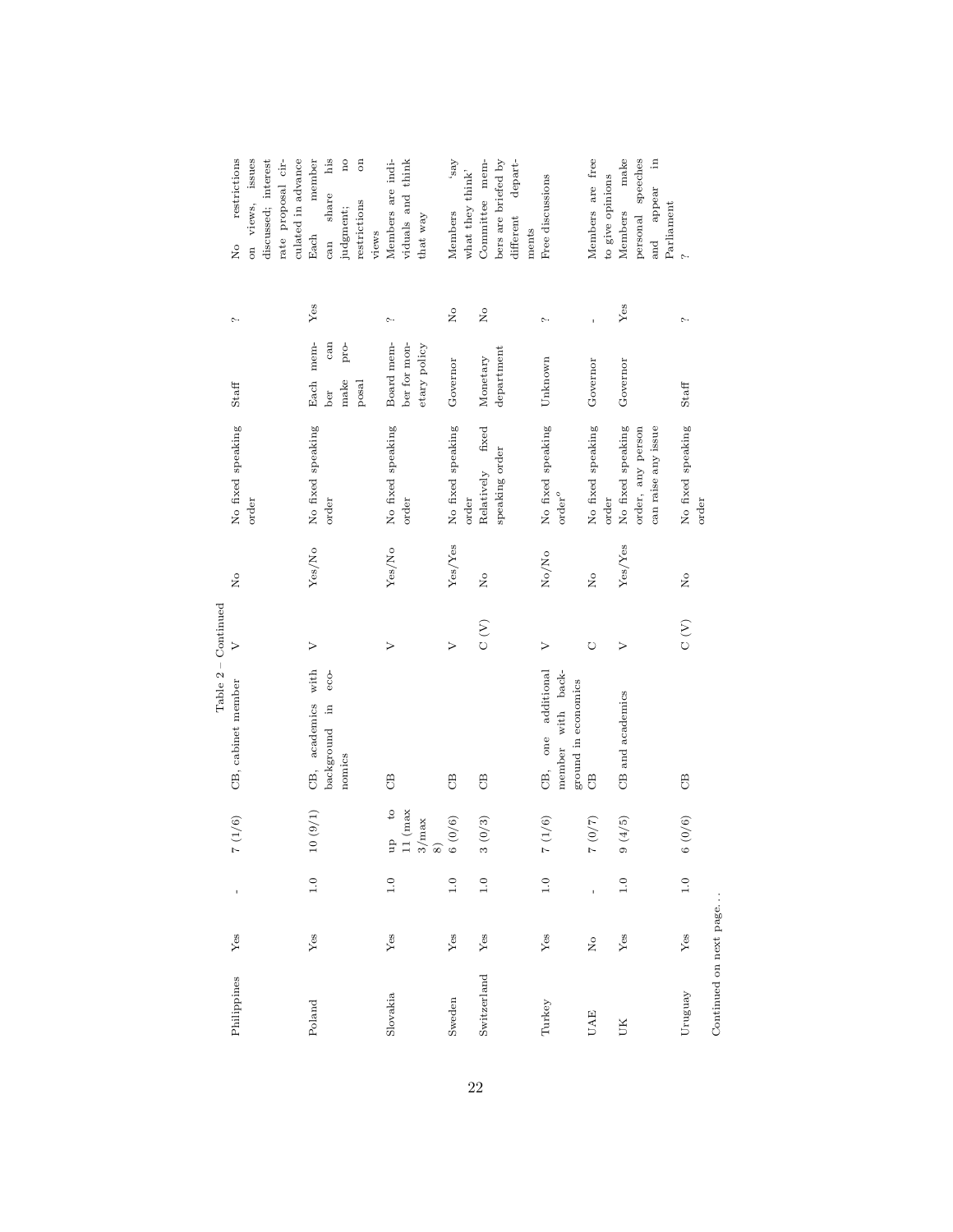|                     | FED Presidents<br>limited scope for<br>briefed by their<br>own staff, but<br>dissent                                             |                                               | Unknown                           | All members are<br>equal in their<br>standing.               | Every member can<br>express his opinion | Not applicable                                         |
|---------------------|----------------------------------------------------------------------------------------------------------------------------------|-----------------------------------------------|-----------------------------------|--------------------------------------------------------------|-----------------------------------------|--------------------------------------------------------|
|                     | $\overline{\mathsf{x}}$                                                                                                          |                                               | $\frac{1}{2}$                     |                                                              | $\frac{1}{2}$                           |                                                        |
|                     |                                                                                                                                  | Staff                                         |                                   | Governor                                                     |                                         | policy dep.<br>Economic                                |
|                     | No fixed speaking Chairman<br>Chair-<br>probably<br>dominates<br>order;<br>man                                                   | or-<br>der fixed in the<br>Speaking<br>agenda | Unanimous deci- Governor<br>sions | No fixed speaking<br>order                                   | No fixed speaking<br>order              | No fixed speaking<br>order                             |
|                     | Yes/Yes                                                                                                                          | No/No                                         | $\frac{1}{2}$                     | $\rm No/Mo$                                                  | 2°                                      | ž                                                      |
| Table 2 – Continued |                                                                                                                                  |                                               |                                   | $V/C^r$                                                      |                                         | $\circ$                                                |
|                     | Countries with fared exchange rate arrangements or currency boards<br>CB (personal back- V<br>grounds are relatively<br>diverse) | B                                             | B                                 | CB, parliamentarians,<br>business<br>ministers,<br>community | B                                       | CB, business commu-<br>nity, government offi-<br>cials |
|                     | $12$<br>(0/12)                                                                                                                   | (0/10)<br>10                                  | $5\ (0/5)$                        | $9/16^{q}$                                                   | $(6/0)$ 6                               | 12(7/5)                                                |
|                     | $\frac{1}{1}$ .0                                                                                                                 |                                               | 0.3                               |                                                              | 1.0                                     | 1.0                                                    |
|                     | $\overline{R}$                                                                                                                   | Yes                                           | Yes                               | Yes                                                          | Yes                                     | Yes                                                    |
|                     | SΩ                                                                                                                               | Belarus                                       | Bosnia and<br>Herzegovina         | $\mathrm{E}\mathrm{C}\mathrm{C}\mathrm{B}^p$                 | Estonia                                 | Singapore                                              |

Table  $2-$  Continued

| í<br>l<br>l<br>٦                                          |
|-----------------------------------------------------------|
| Ï<br>١                                                    |
| l<br>I                                                    |
| J<br>i<br>i<br>ı                                          |
| Ï<br>֕<br>ׇ֚֓֡<br>ī                                       |
| l<br>i<br>I<br>í                                          |
| i<br>l                                                    |
| l<br>Í                                                    |
| I<br>l                                                    |
| ۱<br>١                                                    |
| ¢<br>١                                                    |
|                                                           |
| l<br>I<br>١<br>Ï                                          |
|                                                           |
| í<br>J<br>١                                               |
| ï<br>Ï<br>١                                               |
| l<br>l<br>í<br>I                                          |
| l<br>I                                                    |
| ١<br>I<br>í<br>j<br>i                                     |
|                                                           |
| Ó<br>١<br>֖֖֖֧ׅ֧֚֚֚֚֚֚֚֚֚֚֚֚֚֚֚֚֚֚֚֚֚֚֚֚֚֚֚֚֚֚֡֬֝֝֓֞֝֬֝֓֬ |
| i<br>I<br>j<br>١                                          |
| l<br>ı<br>í                                               |
| I<br>I<br>֖֖֪ׅ֖֧֚֚֚֚֚֚֚֚֚֚֚֚֚֚֚֚֚֚֚֚֚֚֚֚֡֝֝֝֝֝֝֝֬֝        |
| l<br>j<br>٦<br>j                                          |
| Ì<br>í                                                    |
| I<br>١<br>j<br>l                                          |
| I<br>١<br>Ï<br>i                                          |
| l<br>Ï                                                    |
| ŝ<br>ł                                                    |

 $^{\rm b}$  Total number of MPC members, number of external/internal members in brackets Total number of MPC members, number of external/internal members in brackets

 $^c$  Background of committee members (CB=Central banker)

Background of committee members (CB=Central banker)

 $^{d}$  Consensus (C) or Voting (v)  $^a$  Consensus (C) or Voting (v)

 $\,$  Publication of the decision/Individual votes Publication of the decision/Individual votes

 $\ensuremath{^f}$  Who makes the interest rate proposal? Who makes the interest rate proposal?

 $^g$  Has the Governor lost a vote during the last 5 years? Has the Governor lost a vote during the last 5 years?

.. -No formal monetary policy committee, the information related to the informal committee discussing monetary issues.

Governor solely responsible

Individual contributions can be identified with a 6 year delay

 $\sim$   $\approx$ Vice Governor opens and closes sessions, Finance Department is responsible for presenting open market operations proposals

Continued on next page. . .  $\;$ Continued on next page. . .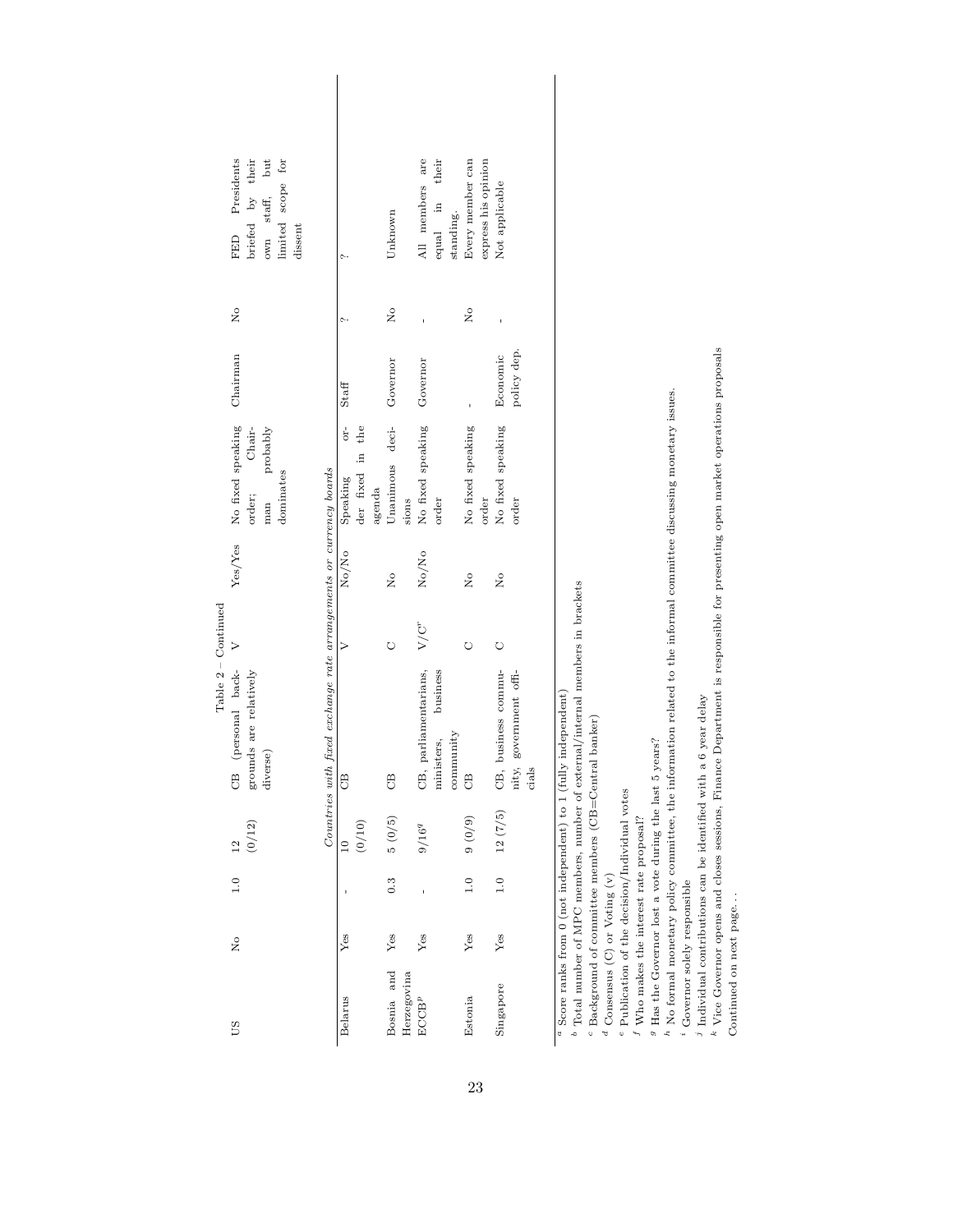# $Table 2 - {Continued}$ Table 2 – Continued

<sup>1</sup> Information applies to the Technical Advisory Committee. Note that its proceedings are to be ratified by the Central Board, of which Governor is the executive member Information applies to the Technical Advisory Committee. Note that its proceedings are to be ratified by the Central Board, of which Governor is the executive member  $^m$  Decision can be taken by Operating Targets Committee, comprising 18 members, or the Economic Policy Committee, which consist of 30 persons Decision can be taken by Operating Targets Committee, comprising 18 members, or the Economic Policy Committee, which consist of 30 persons

 $\real^n$  Information applies to the informal advisory body  $\frac{n}{l}$  Information applies to the informal advisory body

 $^o$  Monetary policy decisions are taken in a three-stage voting process: first vote is whether term interest rates should be changed at all; Monetary policy decisions are taken in a three-stage voting process: first vote is whether term interest rates should be changed at all;

the second and third stage decides upon the direction and the size of the change the second and third stage decides upon the direction and the size of the change

P The Eastern Caribbean Central Bank (ECCB) is the multi-national central bank for Anguilla; Antigua and Barbuda; Dominica; Grenada; Montserrat; St. Kitts The Eastern Caribbean Central Bank (ECCB) is the multi-national central bank for Anguilla; Antigua and Barbuda; Dominica; Grenada; Montserrat; St. Kitts and Nevis; Saint Lucia and St Vincent and the Grenadines. and Nevis; Saint Lucia and St Vincent and the Grenadines.

<sup>9</sup> Monetary decisions are taken by the Monetary Council (MC), comprising 8 members. Decisions regarding the fixed exchange rate regime are taken by the Board of Directors Monetary decisions are taken by the Monetary Council (MC), comprising 8 members. Decisions regarding the fixed exchange rate regime are taken by the Board of Directors (8 voting members), who must unanimously agree to recommend the proposed changes to the MC, and the MC must unanimously agree to the proposed change. (8 voting members), who must unanimously agree to recommend the proposed changes to the MC, and the MC must unanimously agree to the proposed change.

 $\real^r$  Voting on exchange rate issues, consensus on monetary decisions. Voting on exchange rate issues, consensus on monetary decisions.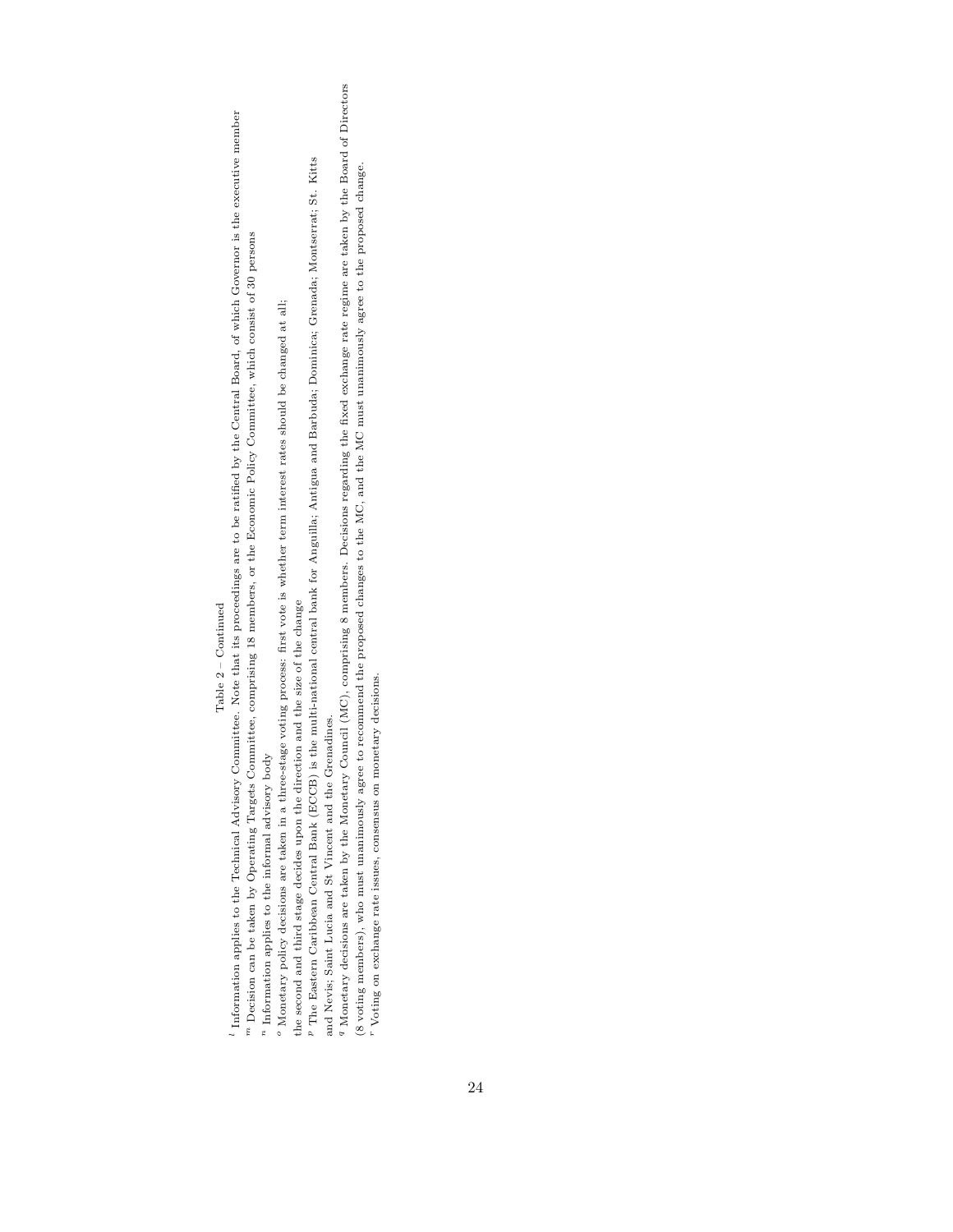

<span id="page-24-0"></span>Figure 5: Diversity in monetary committees

independent thinking. Moreover, most central banks have fairly strict rules on who makes the interest rate proposal (see figure  $6$ ) – which, as indicated above, bears a severe risk of information cascades. And lastly, many central banks are reluctant to disclose whether the Governor has a lost a vote during the last five years (see figure [7\)](#page-25-0). However, some central banks provide that information, and it seems that among these, the Governor being on the losing side of a vote is the exception.

Let us look more closely at some prominent central banks or at central banks with interesting institutional arrangements.

- In many ways the Bank of England's committee structure follows bestpractice: it has a clear goal, it is made up of diverse members (academics, business representatives, and central bankers) and it is not too big. Also individual contributions can be identified and evaluated, and its members are encouraged to think for themselves. Lastly, the Governor lost a vote in 2005, which indicates that he is not dominating the committee.
- The Bank of Japan is the only one to explicitly change the speaking order for every meeting. We view this as an effective measure to get informed and to limit information cascades. With 9 members the committee is also not too large, and every board member can make an interest rate proposal. However, it is exclusively staffed by central bankers (although some have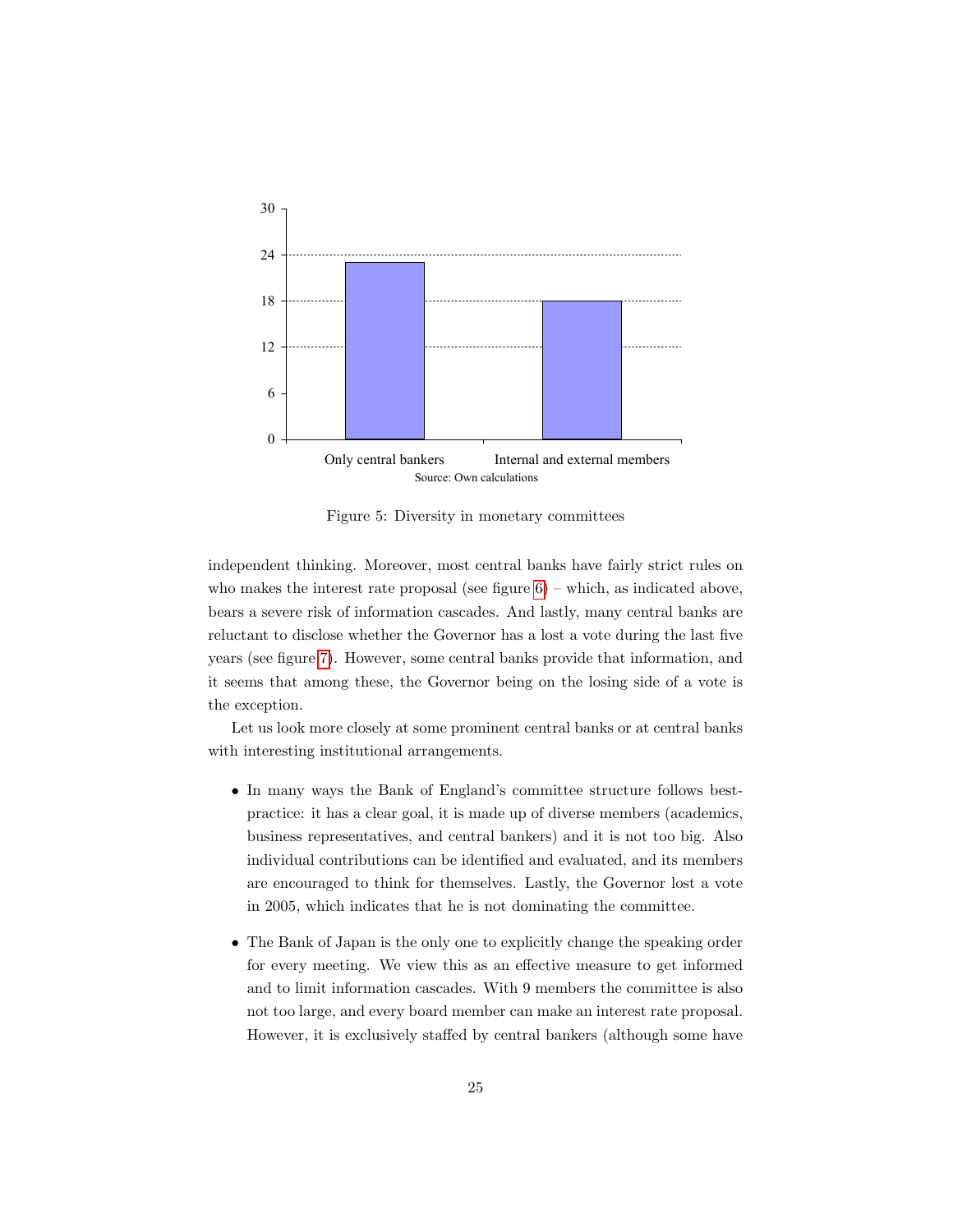

<span id="page-25-1"></span>Figure 6: Who makes the interest rate proposal?



<span id="page-25-0"></span>Figure 7: Has the Governor lost a vote during the last five years?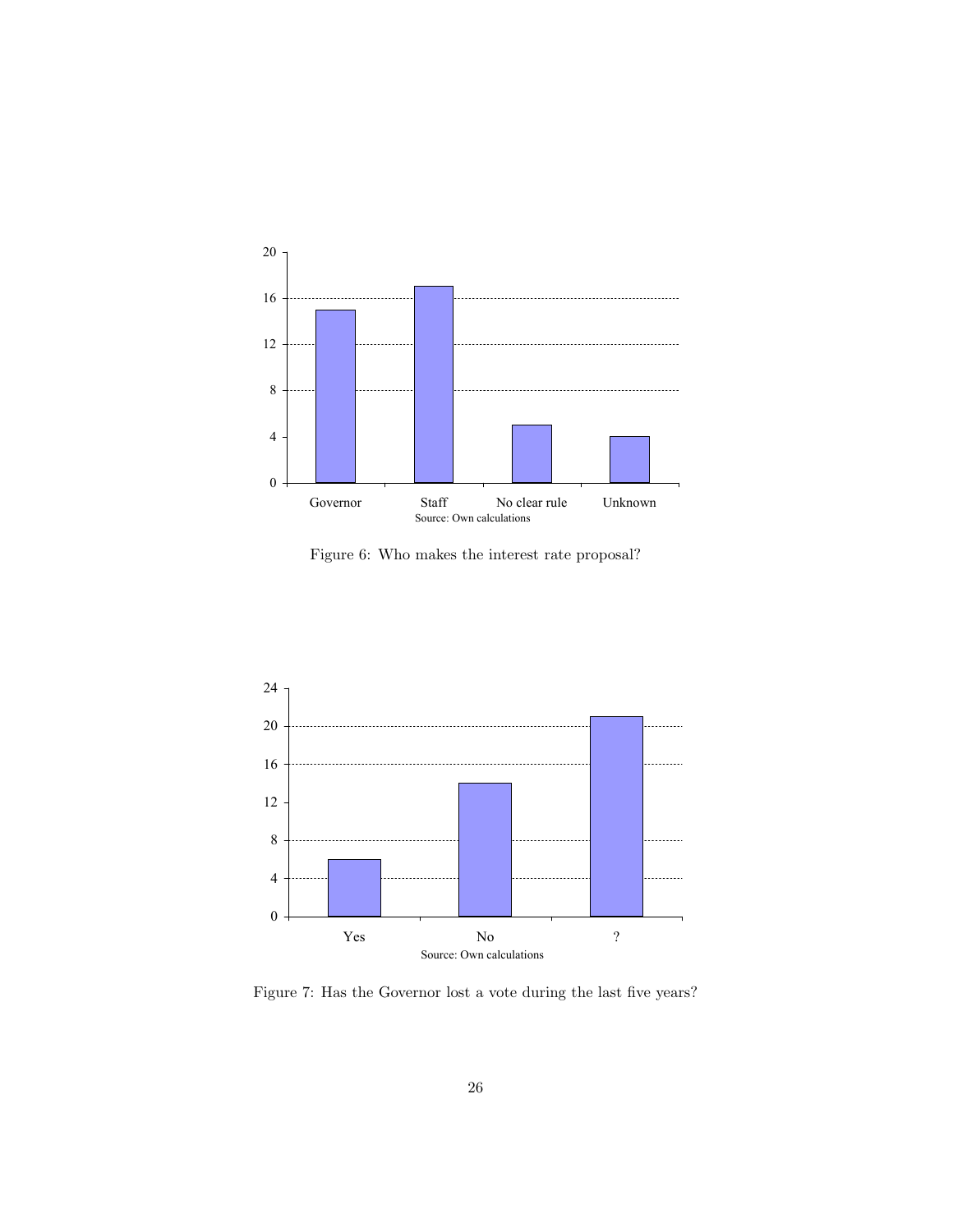working experience as government officials or in the business community).

• The structure of the FOMC and the Governing Council of the European Central Bank (ECB) could be improved: Individual contributions cannot be clearly identified and both committees are probably too large. The FOMC also lacks an explicit inflation target, and internal and external transparency of the ECB is low (consensus decision-making and no publication of minutes or voting records). Moreover, it is likely that both committees were firmly led by its chairman  $(FOMC)^{19}$  $(FOMC)^{19}$  $(FOMC)^{19}$  or its Chief Economist (ECB),[20](#page-26-1) although that might change with recent personnel changes.

On the positive side: the fact that each of the national European central banks briefs its own Governor individually, and that each of them uses a different economic model, maximises the benefits from information gathering and processing. Similarly, the FED benefits from a 'hub-and-spoke' structure, which facilitates gathering and processing regional information. Also the ECB has a clear goal, $21$  and both ECB Governing Council and FOMC comprise members with diverse backgrounds (all central bankers, but with different nationalities or with diverse past experience).

- The Bank of Canada has a clear objective, and the size of its MPC is probably optimal. However, individual contributions are not identified, and there are no outside members. On the positive side: although all get the same briefing material, board members also receive policy advice from a group of senior advisors, who are encouraged to think independently.
- The Central Bank of the Czech Republic makes it possible to identify individual contributions with a six year delay. This provides a compromise between allowing for the evaluation of individual performance, yet shield against external pressure.
- At the Bank of Israel, four departments have to prepare recommendations

<span id="page-26-0"></span><sup>19</sup>Alan Greenspan has chaired the FOMC for about 18 years and has never been on the losing side of a vote. The transcript of the February 1994 FOMC meeting shows that a clear majority of the committee favoured raising the funds rate by 50 basis points. Greenspan, however, insisted not just on 25 basis points, but on a unanimous vote for that decision. He got both (Blinder 2006).

<span id="page-26-1"></span><sup>20</sup>The ECB's Chief Economist traditionally starts the debate by giving an overview of recent economic developments. He is also the first to make an interest rate proposal (at the end of his exposition).

<span id="page-26-2"></span> $21$ The ECB is not an inflation targeter, but it has a relatively clear definition of price stability (inflation 'below, but close to 2 percent'). This is the ECB's overriding objective.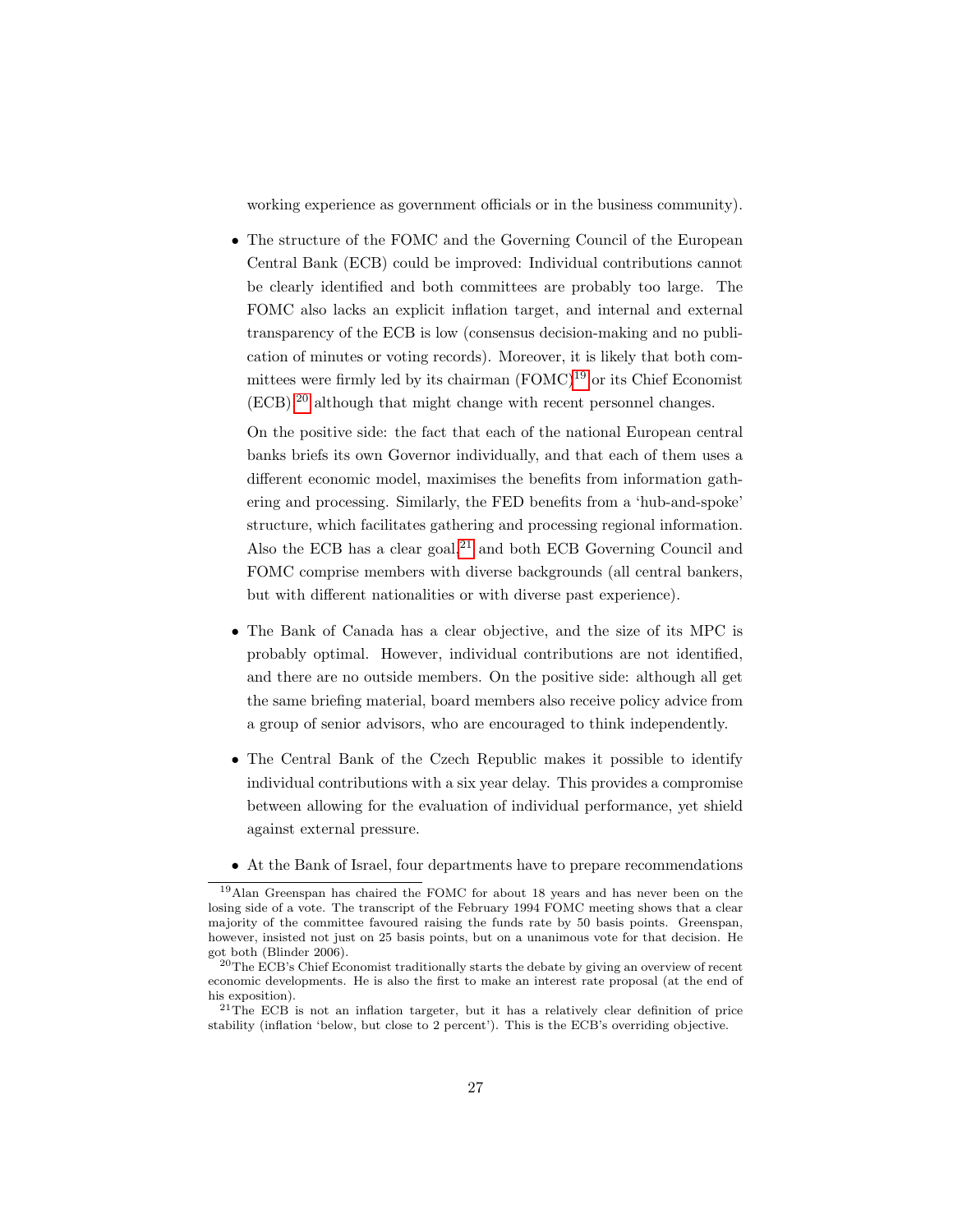before the meeting *independently*. This forces each department to conduct its own analysis, which counters shirking and groupthink.

- An interesting feature of the Swiss monetary committee is that different group members are briefed by different departments. To some extent this could be viewed as a device to encourage independence. However, their speaking order is relatively fixed,  $^{22}$  $^{22}$  $^{22}$  the committee has no outside members, and there is no way to (externally) identify and evaluate individual input for the discussion.
- The National Bank of Poland addresses information cascades by allowing each member to make interest rate proposals. Also the Chairman has been on the losing side of a vote on several occasions. Regarding accountability, neither individual votes, nor minutes are published. However, plans exist to modify the inflation report to make it 'minutes-like' (i.e. to provide a broad picture of the discussions and enabling outsiders to identify views of individual members).

# 4 Conclusions

Typically, reports released to the public to explain monetary policy decisions feature detailed discussions about the state of the economy. While such information is important for financial markets, our discussion suggests that availability of economic information alone is not sufficient to guarantee optimal decisionmaking. Well-structured institutional arrangements can ensure that committee members get informed and adequately process economic information, before taking a decision. Do real-life monetary committees feature such arrangements?

Our survey of the literature suggests that encouraging independent thinking and having members with different personal backgrounds may be useful provisions to avoid groupthink. The structure of the meeting should not be too formal (e.g. no fixed speaking order) in order to reduce information cascades. And if individual contributions can be identified and evaluated, free-riding can be eliminated.

<span id="page-27-0"></span><sup>22</sup>After an informal debate between the members of the Board, their Deputies and economists who prepared the documents, the Chairman of the Governing Board (who is Head of monetary department) gives the floor to the heads of two other departments. Then he speaks again, although it is perfectly possible for any member to intervene again after one of his colleague has spoken. The Chairman of the Governing Board summarizes the arguments, repeats the decision and closes the debate.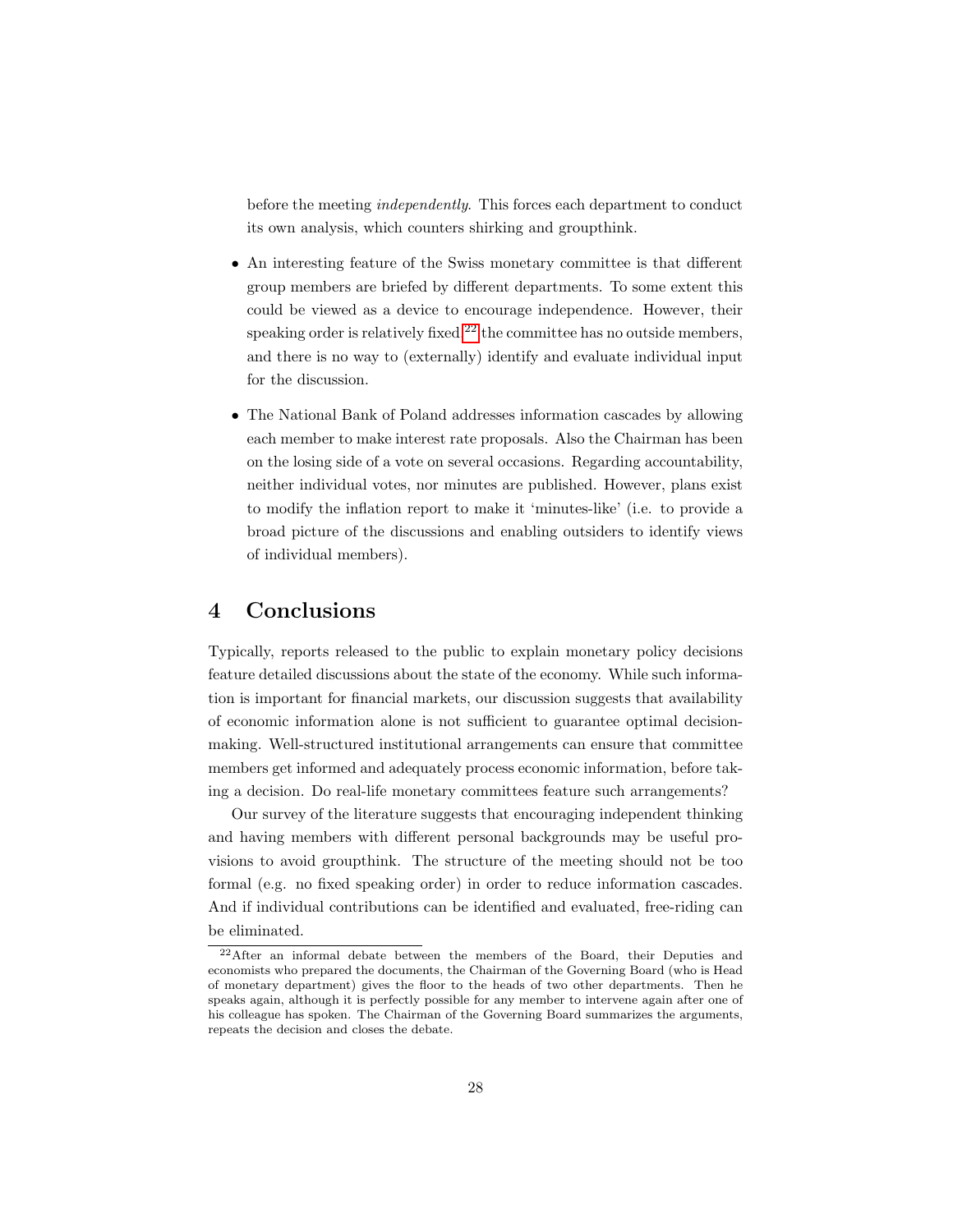We would like to stress that there is no ultimate model, and it is unlikely that one structure dominates all others on all aspects. Each solution also reflects local circumstances and traditions. However, our guidelines for the way monetary policy committees should be set up show that some central banks could probably improve their committee framework. By changing the way the monetary committee works, incentives are created for group members to actively participate in the discussion, to become informed and to reveal their information. As this is the basis for the gains that decision-making by committee can offer, having such institutional arrangements can contribute to the overall quality of the decisions. As this overview has shown, some central banks could reap more of the committee benefits if they had provisions to avoid free-riding or encourage 'thinking outside the box'.

# References

- Anderson, L. and Holt, C.: 1997, Information cascades in the laboratory, The American Economic Review 87(5), 847–862.
- Bikhchandani, S., Hirshleifer, D. and Welch, I.: 1992, A theory of fads, fashion, custom, and cultural change as informational cascades, Journal of Political  $Economy 100(5), 992.$
- Blinder, A. S.: 1998, Central Banking in Theory and Practice, MIT Press, Cambridge.
- Blinder, A. S.: 2004, The Quiet Revolution: Central Banking Goes Modern, Yale University Press.
- Blinder, A. S.: 2006, Monetary policy by committee: Why and how?, De Nederlandsche Bank Working Paper 92.
- Blinder, A. S. and Morgan, J.: 2005, Are two heads better than one? An experimental analysis of group vs. individual decisionmaking, Journal of Money, Credit and Banking  $37$  (5), 789–812.
- Bosman, R., Maier, P., Sadiraj, V. and van Winden, F.: 2004, Let Me Vote! An experimental study of the effects of vote rotation in committees,  $De$ Nederlandsche Bank Working Paper Series 23.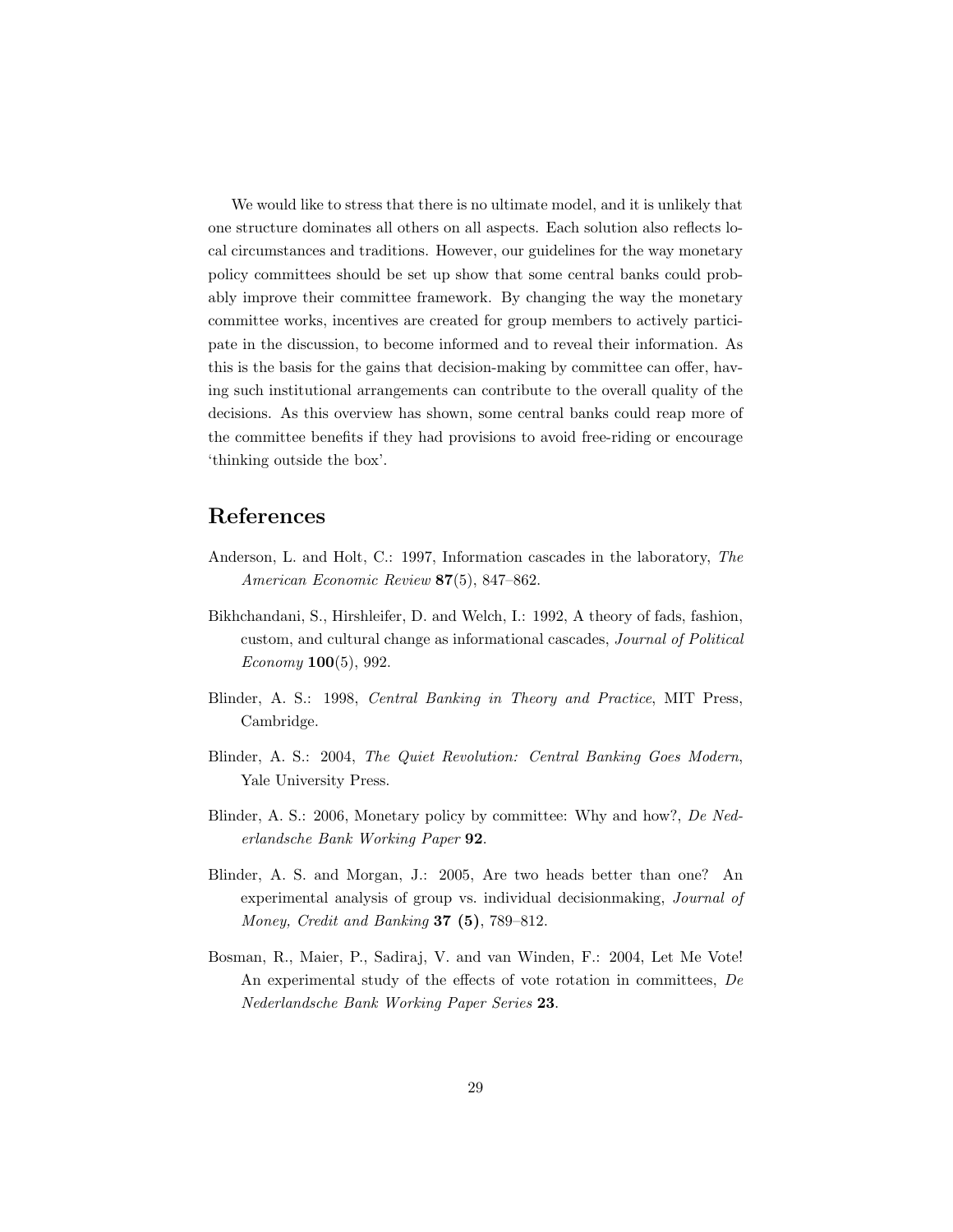- Chortareas, G., Stasavage, D. and Sterne, G.: 2001, Does it pay to be transparent? international evidence from central bank forecasts, Bank of England Working Paper 143.
- Condorcet, M.: 1785, Essai sur l'application de l'analyse à la probabilité des  $decisions$  rendues à la pluralité des voix, L'imprimerie royale, Paris.
- Croson, R. and Marks, M.: 1998, Identifiability of individual contributions in a threshold public goods experiment, *Journal of Mathematical Psychology*  $42(2), 167-190.$
- European Central Bank: 2003, The adjustment of voting modalities in the Governing Council, Monthly Bulletin 3, 73–74.
- Fujiki, H.: 2005, The monetary policy committee and the incentive problem: A selective survey, Monetary and Economic Studies October (Special edition), 37–82.
- Gerlach-Kristen, P.: 2005, Too little, too late: Interest rate setting and the cost of consensus, Economics letters 88 (3), 376–381.
- Gerlach-Kristen, P.: 2006, Monetary policy committees and interest rate setting, European Economic Review 50, 487–507.
- Goodfriend, M.: 2005, Comment, Monetary and Economic Studies October (Special edition), 83–86.
- Goodhart, C. A.: 2000, The role of the monetary policy committee: Strategic considerations and operational independence, in L. Mahadeva and G. Sterne (eds), Monetary Frameworks in a Global Context, Routledge, London, pp. 226–242.
- Harkins, S. and Jackson, J.: 1985, The role of evaluation in eliminating social loafing, *Personality and Social Psychology Bulletin* 11(4), 457–465.
- Henningsen, D., Cruz, M. and Miller, M.: 2000, Role of social loafing in predeliberation decision making, Group Dynamics: Theory, Research, and Practice  $4(2)$ , 168-275.
- Hong, L. and Page, S.: 2004, Groups of diverse problem solvers can outperform groups of high-ability problem solvers, Proceedings of the National Academy of Sciences 101(46), 16385–16389.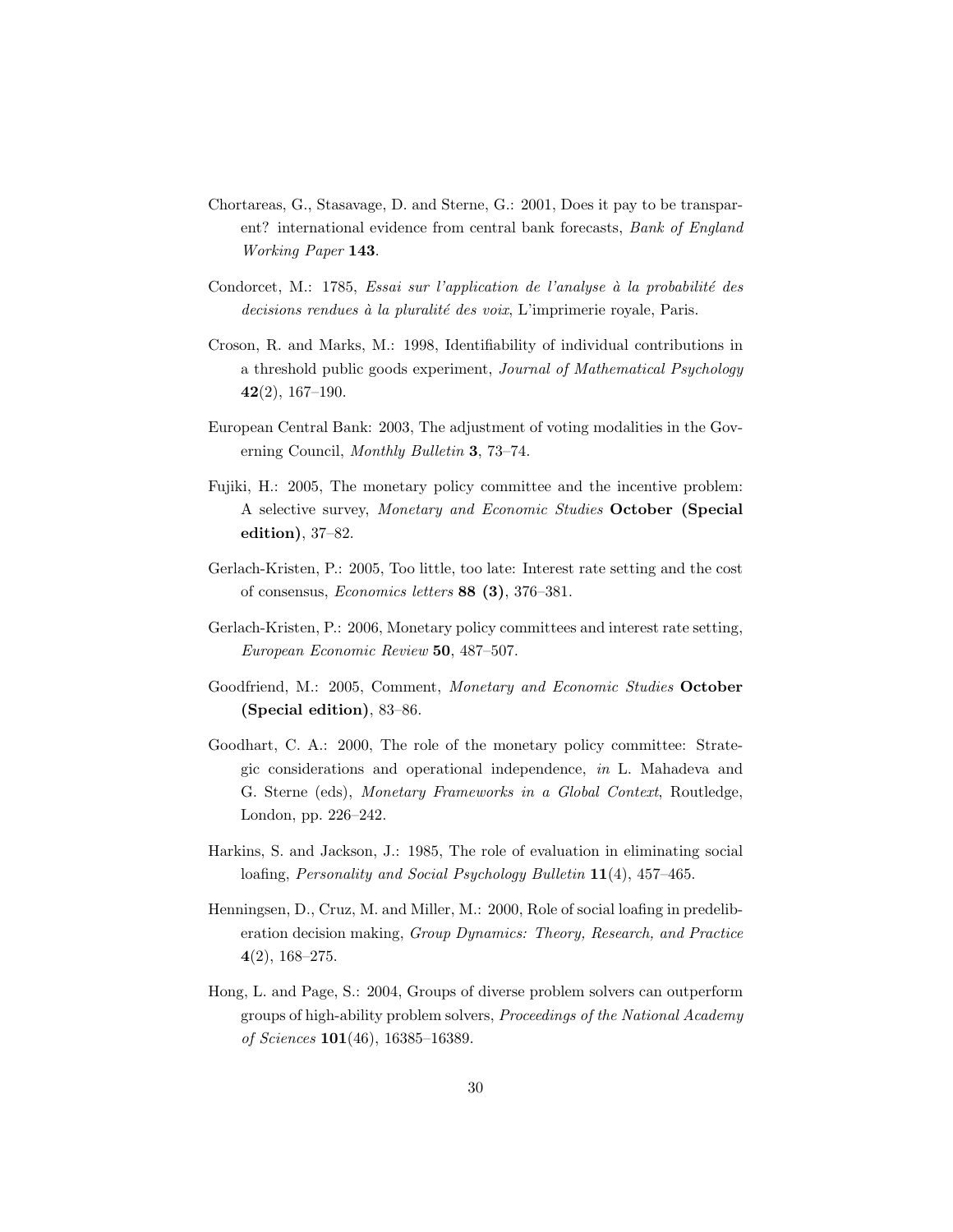- Issing, O.: 1999, The eurosystem: Transparent and accountable or 'willem in euroland', Journal of Common Market Studies  $37$   $(3)$ , 503-519.
- Janis, I.: 1973, Victims of Groupthink: A Psychological Study of Foreign-Policy Decisions and Fiascoes, Annals of the American Academy of Political and Social Science 407, 179–180.
- Kerr, N. L., MacCoun, R. J. and Kramer, G. P.: 1996, Bias in judgment: Comparing individuals and groups, *Psychological Review* 103 (4), 687– 719.
- Kocher, M. and Sutter, M.: 2005, The decision maker matters: Individual versus group behaviour in experimental beauty-contest games, The Economic Journal 115(500), 200–223.
- Lombardelli, C., Proudman, J. and Talbot, J.: 2002, Committees versus individuals: An experimental analysis of monetary policy decision-making, Bank of England Working Paper 165.
- Mahadeva, L. and Sterne, G.: 2000, Monetary Policy Frameworks in a Global Context, Routledge, London.
- Milgram, S.: 1974, Obedience to authority, Harper & Row New York.
- Milgram, S., Bickman, L. and Berkowitz, L.: 1969, Note on the drawing power of crowds of different size, Journal of Personality and Social Psychology 13(2), 79–82.
- Morck, R.: 2004, Behavioral finance in corporate governance-independent directors and non-executive chairs, NBER Working Paper 10644.
- Morduch, J.: 1999, The Microfinance Promise, Journal of Economic Literature  $37(4)$ , 1569–1614.
- Mueller, D. C.: 2003, Public Choice III, Cambridge University Press, Cambridge.
- Oakley, B., Felder, R., Brent, R. and Elhajj, I.: 2004, Turning student groups into effective teams, Journal of Student Centered Learning 2(1), 8–33.
- Odean, T.: 1998, Volume, volatility, price, and profit when all traders are above average, The Journal of Finance 53(6), 1887–1934.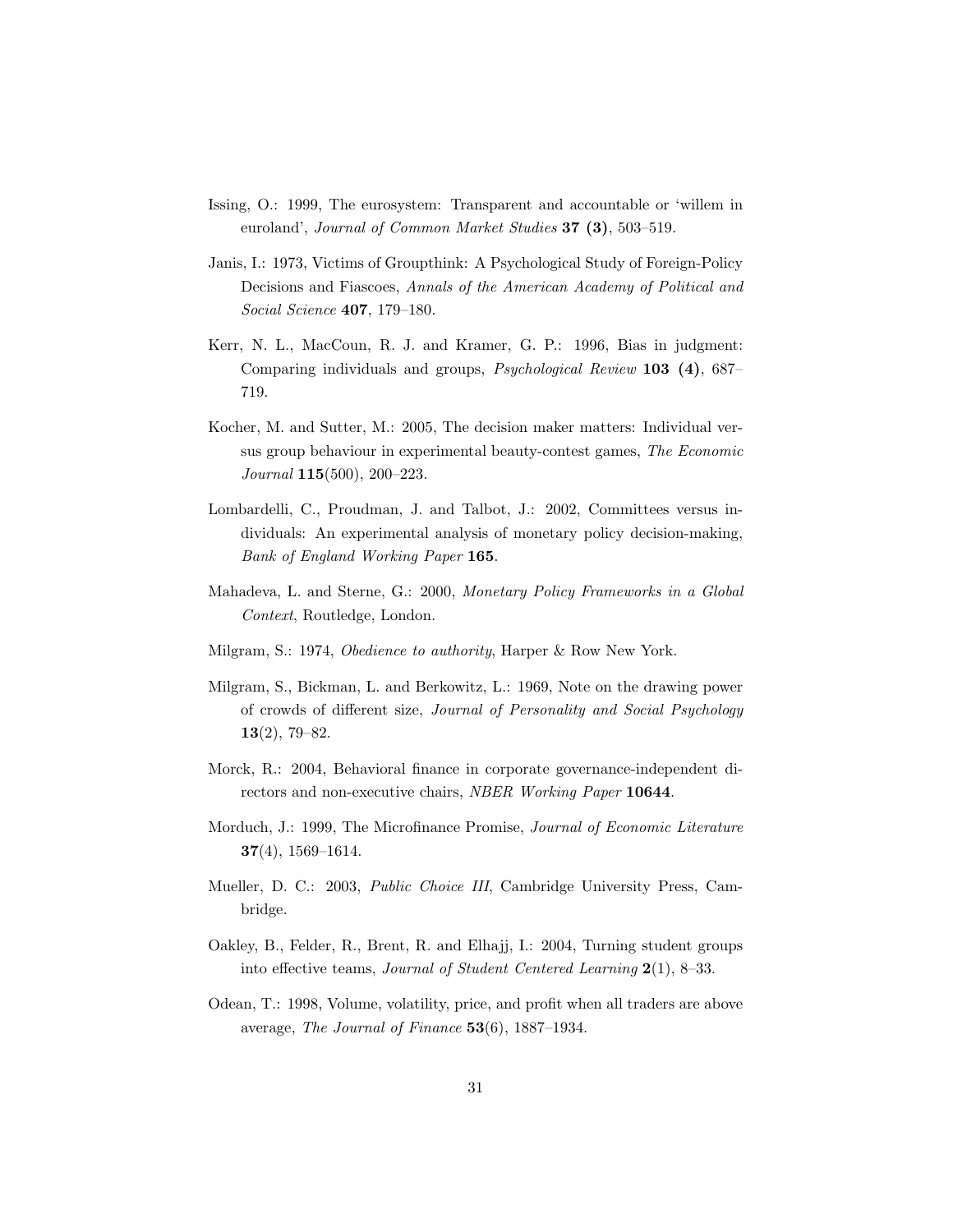- Priem, R., Harrison, D. and Muir, N.: 1995, Structured Conflict and Consensus Outcomes in Group Decision Making, Journal of Management 21(4), 691– 710.
- Riboni, A. and Ruge-Murcia, F.: 2006, The dynamic (in) efficiency of monetary policy by committee, mimeo (University of Montreal) .
- Schweiger, D., Sandberg, W. and Ragan, J.: 1986, Group approaches for improving strategic decision making: A comparative analysis of dialectical inquiry, devil's advocacy, and consensus, The Academy of Management Journal 29(1), 51–71.
- Shaw, M.: 1981, Group dynamics:The psychology of small group behavior (3rd ed.), McGraw-Hill, New York.
- Sibert, A.: 2005, Is the structure of the ECB adequate for the new challenge?, in F. Breuss and E. Hochreiter (eds), Challenges for Central Banks in an Enlarged EMU, Springer, Wien, pp. 95–118.
- Sibert, A.: 2006, Central banking by committee, De Nederlandsche Bank Working Paper 91.
- Slater, P.: 1958, Contrasting correlates of group size, *Sociometry*  $21(2)$ , 129– 139.
- Stasser, G.: 1992, Information salience and the discovery of hidden profiles by decision-making groups: A 'thought experiment', Organizational behavior and human decision processes  $52(1)$ , 156-181.
- Surowiecki, J.: 2004, The wisdom of crowds: why the many are smarter than the few and how collective wisdom shapes business, economies, societies, and nations, Doubleday, New York.
- Vandenbussche, J.: 2006, Elements of optimal monetary policy committee design, IMF Working Paper WP/06/277.
- Waller, C. J.: 2000, Policy boards and policy smoothing, *Quarterly Journal of* Economics 115 (1), 305–339.
- Wellink, A., Chapple, B. and Maier, P.: 2002, The role of national central banks within the European System of Central Banks: The example of De Nederlandsche Bank, Bank of Austria, 30th Economics Conference, Conference Volume pp. 169–189.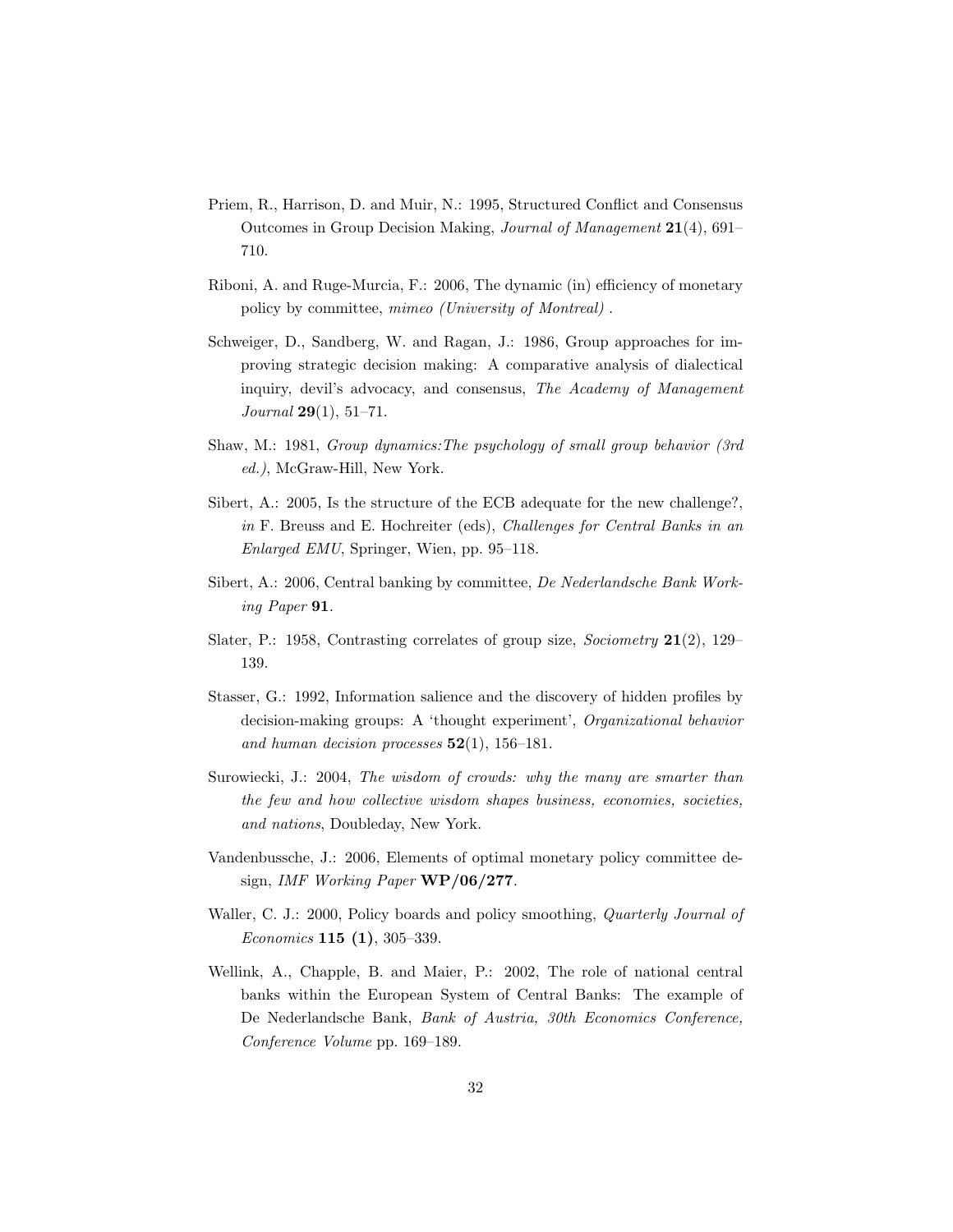- Whyte, G.: 1993, Escalating commitment in individual and group decision making: A prospect theory approach, Organizational behavior and human decision processes 54, 430–455.
- Williams, K., Nida, S., Baca, L. and Latané, B.: 1989, Social loafing and swimming: Effects of identifiability on individual and relay performance of intercollegiate swimmers, Basic and Applied Social Psychology 10, 73–81.
- Wyplosz, C., Genberg, H. and Fracasso, A.: 2003, How do central banks write?, Geneva Reports on the World Economy Special Report 2.

# A Appendix

We attempted to contact all 149 central banks listed on the BIS website to inquire about their committee structure (if a central bank is not listed in the tables in the main text, it did not respond to our inquiry). Below is a copy of the email we sent. In addition, we checked their websites and used personal contacts (where available) to verify that the information provides an accurate picture of the decision-making procedure.

I am currently investigating how central banks make monetary policy decisions. In many central banks monetary policy decisions are not taken by a single decision-maker, but by a committee. I am interested in how exactly the committee reaches a decision i.e. how the committee functions. I would also like to clarify that I am only interested in monetary policy decisions, not other central banking matters (e.g. payment systems).

I would kindly like to ask you the following questions:

- 1. How many people are directly involved in making the monetary policy decision in your central bank? I.e. if the decision is taken in a committee, how many members does the committee comprise?
- 2. Does the committee vote, or is the decision taken by consensus?
- 3. If the committee votes: Are votes published? Are individual votes published?
- 4. Are there ways to identify individual contributions to the discussion?